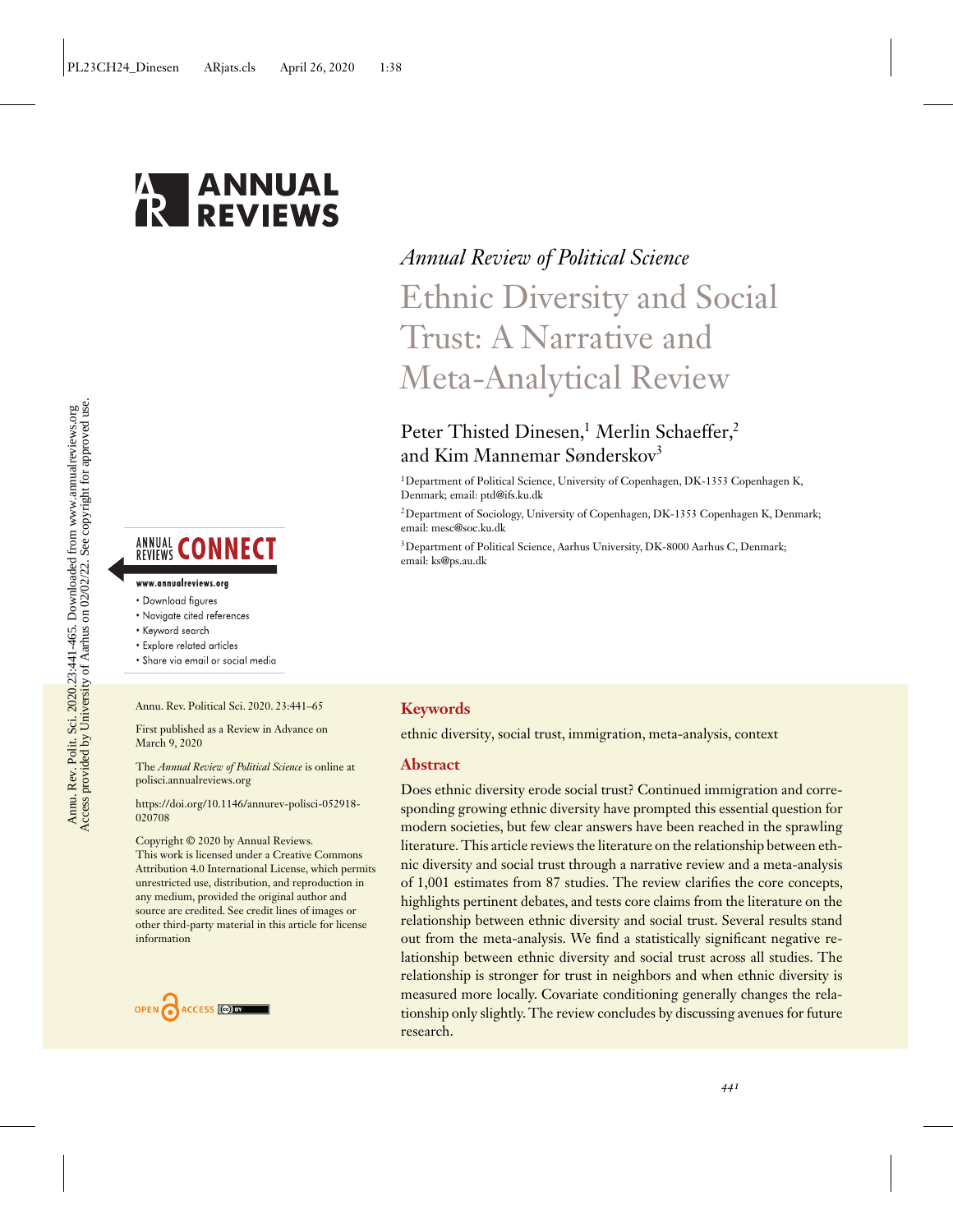#### **INTRODUCTION**

Does ethnic diversity erode social trust? This question is the quintessential derivative of the wider debate about whether the positive interpersonal ties characteristic of socially cohesive societies can be preserved when societies' inhabitants to a decreasing extent share a common ethnic background. The answer to this question is crucial for understanding the potential challenges that developed societies are facing from increasing ethnic diversity stemming from immigration and refugee settlement. It also provides a potential explanation for the challenges to governance in [countries that have historically been ethnically heterogeneous \(Alesina et al. 1999, Alesina &](#page-21-0) [Glaeser 2004\). Further, because social trust stimulates cooperation between individuals \(Gächter](#page-21-0) et al. 2004), the link between ethnic diversity and trust provides a plausible explanation for why [ethnic diversity has been found to inhibit the enactment of redistributive welfare policies \(Alesina](#page-21-0) et al. 1999, [Alesina & Glaeser 2004\)](#page-21-0).

The link between ethnic diversity and social trust has been studied extensively for around 20 years, and this line of research has generated a plethora of different findings. As highlighted in recent reviews of related outcomes, the evidence on the relationship between ethnic diversity [and trust is far from conclusive \(Schaeffer](#page-21-0)[2014, ch. 2;](#page-21-0)[van](#page-21-0)[der](#page-21-0)[Meer](#page-21-0)[&](#page-21-0)[Tolsma](#page-21-0)[2014; Dinesen &](#page-21-0) Sønderskov 2018). Therefore, to gauge the major insights that this line of work has produced, we systematize the literature in a narrative review and quantify key overall patterns through a metaanalysis. Previous reviews of trust, and the related wider phenomena of social cohesion and social [capital, either have been purely narrative \(Portes](#page-22-0)[&](#page-22-0)[Vickstrom](#page-22-0)[2011,](#page-22-0)[Morales](#page-22-0)[2013, Koopmans](#page-22-0) et al. 2015, [Dinesen & Sønderskov 2018\)](#page-21-0) or have quantified results using crude counting strate[gies \(i.e., tallying the number of significant relationships\) \(Schaeffer 2014, ch. 2; van der Meer &](#page-24-0) Tolsma 2014), which might overlook more subtle aggregate patterns. Given the mature state of the literature, the logical next step is to conduct a proper meta-analysis that quantifies the overall relationship between ethnic diversity and social trust based on reported estimated coefficients and the associated uncertainty estimates, and also breaks the relationship down by theoretically pertinent categories.

In the following, we first clarify the core concepts before pinpointing three essential debates in the literature. Then, based on the results from the meta-analysis, we highlight key findings. We conclude the review by discussing avenues for future research on the relationship between ethnic diversity and social trust.

#### **CONCEPTUAL CLARIFICATION**

Given the often relatively loose use of the core concepts of the review—social trust and ethnic diversity—it is important to clarify how we understand them, as this carries implications for the specific mechanisms stipulated in various theoretical accounts.

Social trust refers to trust in human targets, but the specific targets vary. Here, we focus on four conceptually and empirically distinct forms of social trust [\(Freitag & Bauer 2013\)](#page-21-0). First, we look at trust in strangers, also referred to as generalized social trust. Some argue that this form of social trust, due to its positive effects on cooperation between strangers [\(Gächter et al. 2004\)](#page-21-0), is the most important form of social trust in modern societies that are characterized by a large number of interactions between strangers [\(Sønderskov 2011,](#page-23-0) [Dinesen et al. 2019a\)](#page-21-0). Second, we examine out-group trust, which is trust in members of salient ethnic (as defined below) out-groups. This form of trust is akin to measures of out-group sentiments, and can be viewed as an extension of these (or vice versa). Third, we also analyze in-group trust, which is again based on salient social distinctions (e.g., trust in coethnics or trust in fellow natives). As with other group sentiments, outgroup and in-group trust are not—at least conceptually—mirror images [\(Brewer 1999\)](#page-21-0). The final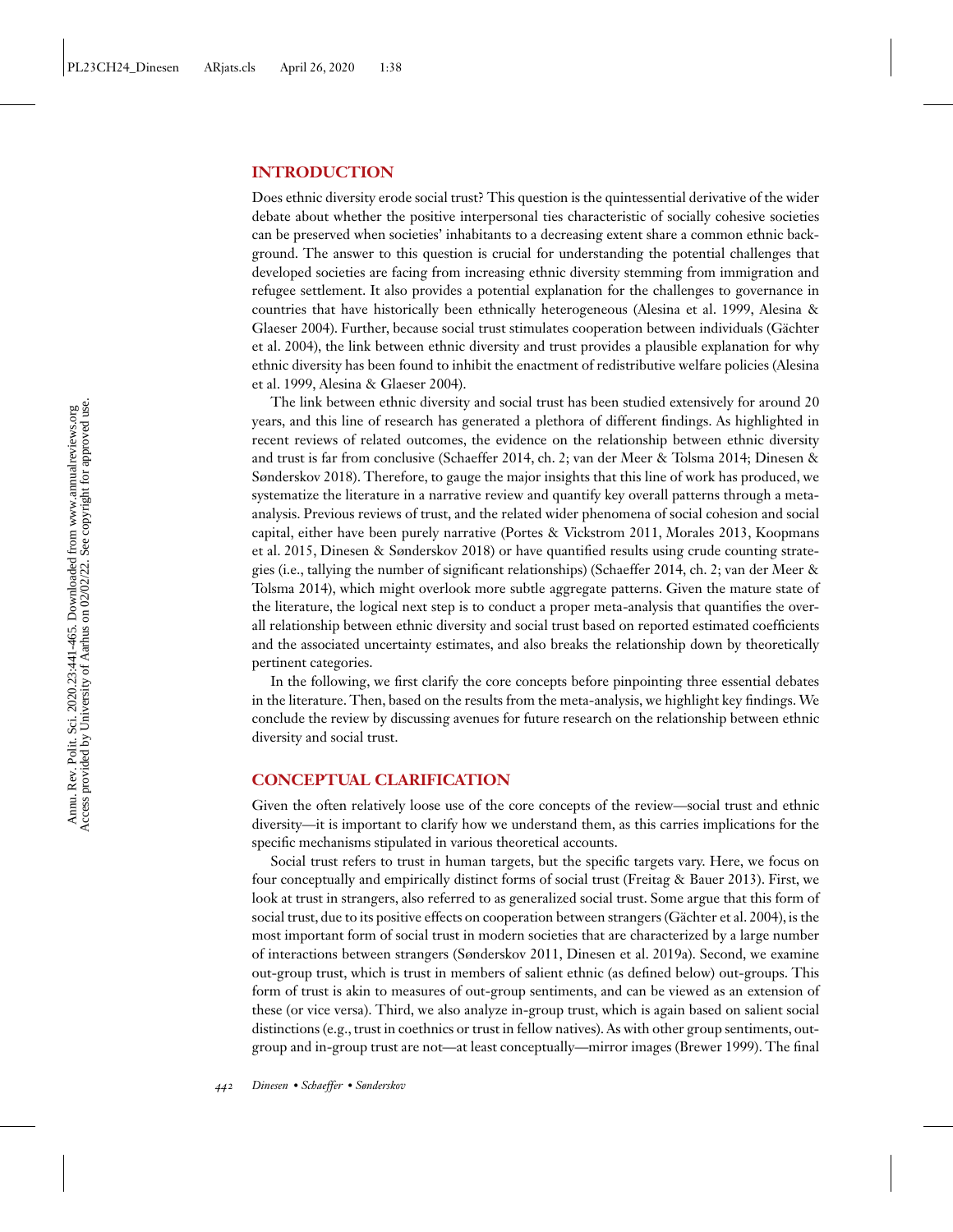type of trust, trust in neighbors, is trust in people with whom one shares a residential environment, and thus differs from the other forms of trust by being geographically bounded. This form of trust is therefore particularly relevant when ethnic diversity is studied in local residential contexts.

Ethnic diversity can be conceptualized both broadly and narrowly. The narrow conception focuses strictly on ethnic diversity per se, generally understood as ethnic fragmentation (fractionalization)—that is, the composition of a given context as a function of the number and size of different ethnic groups [\(Page 2008,](#page-23-0) [Koopmans & Schaeffer 2015\)](#page-22-0). However, most work on the relationship between ethnic diversity and social trust conceptualizes ethnic diversity more broadly [\(Hewstone 2015\)](#page-22-0). This line of work essentially uses ethnic diversity as an umbrella term connoting different aspects of the ethnic composition of a given setting, including not only ethnic diversity (fractionalization) per se, but also concentration or polarization of ethnic groups. The broader usage probably stems from the fact that in most developed countries—the primary settings of the debate about the relationship between ethnic diversity and trust—these different phenomena tend to overlap to a very considerable extent [\(Schaeffer 2013\)](#page-23-0). To align with most previous studies, and provide a more comprehensive overview of the literature, we employ this broader conception of ethnic diversity. Yet, we acknowledge that this distinction can be consequential for the conclusion reached—e.g., through the choice of analytical strategies—as we discuss further below.

Also pertaining to the conceptualization of ethnic diversity is the fundamental question of what constitutes ethnicity. We approach this pragmatically by employing a relatively broad definition in line with common usage in the literature. More specifically, following [Weber \[1987](#page-24-0) [\(1922\)](#page-24-0), p. 389], we define "'ethnic groups' as those human groups that entertain a subjective belief in their common descent," which may also entail a shared language, religion, nationality, and phenotype. Accordingly, our definition of ethnic diversity refers to ethnic, linguistic, religious, national, and phenotypic diversity.

People may experience ethnic diversity in different social contexts, including in residential settings, workplaces, schools, and voluntary associations. Yet, the vast majority of studies have focused on residential settings, which therefore form the cornerstone of the review (the meta-analysis is restricted to this subset of studies). We conceptualize "residential context" very broadly, including not only local neighborhoods but also residential contexts understood in a more aggregate sense, including municipalities, metropolitan areas, regions, and countries.

#### **KEY DEBATES IN THE LITERATURE**

We structure the review of the literature around three key debates, each relating to pertinent theoretical and methodological questions regarding the relationship between ethnic diversity and social trust. From each debate, we derive testable implications that we subsequently assess empirically in the meta-analysis.

#### **Debate 1: Why Does Ethnic Diversity Erode Trust?**

A range of related theoretical accounts have been put forward to explain the proposed negative relationship between ethnic diversity and the various types of social trust. Clearly distinguishing between the different accounts is complicated by the fact that they differ in scope and specificity. To be faithful to the original theorizations, we present the various accounts in relation to the specific types of trust that they purport to explain, but at the same time, we highlight common threads. As a common basis, most accounts implicitly or explicitly assume that people partly infer the trustworthiness of others based on cues from their local environment, including the ethnic [background of other people they encounter in this context \(Ross et al. 2001, Glanville & Paxton](#page-22-0) 2007). Further, it is often argued that greater proximity to interethnic out-groups—i.e., when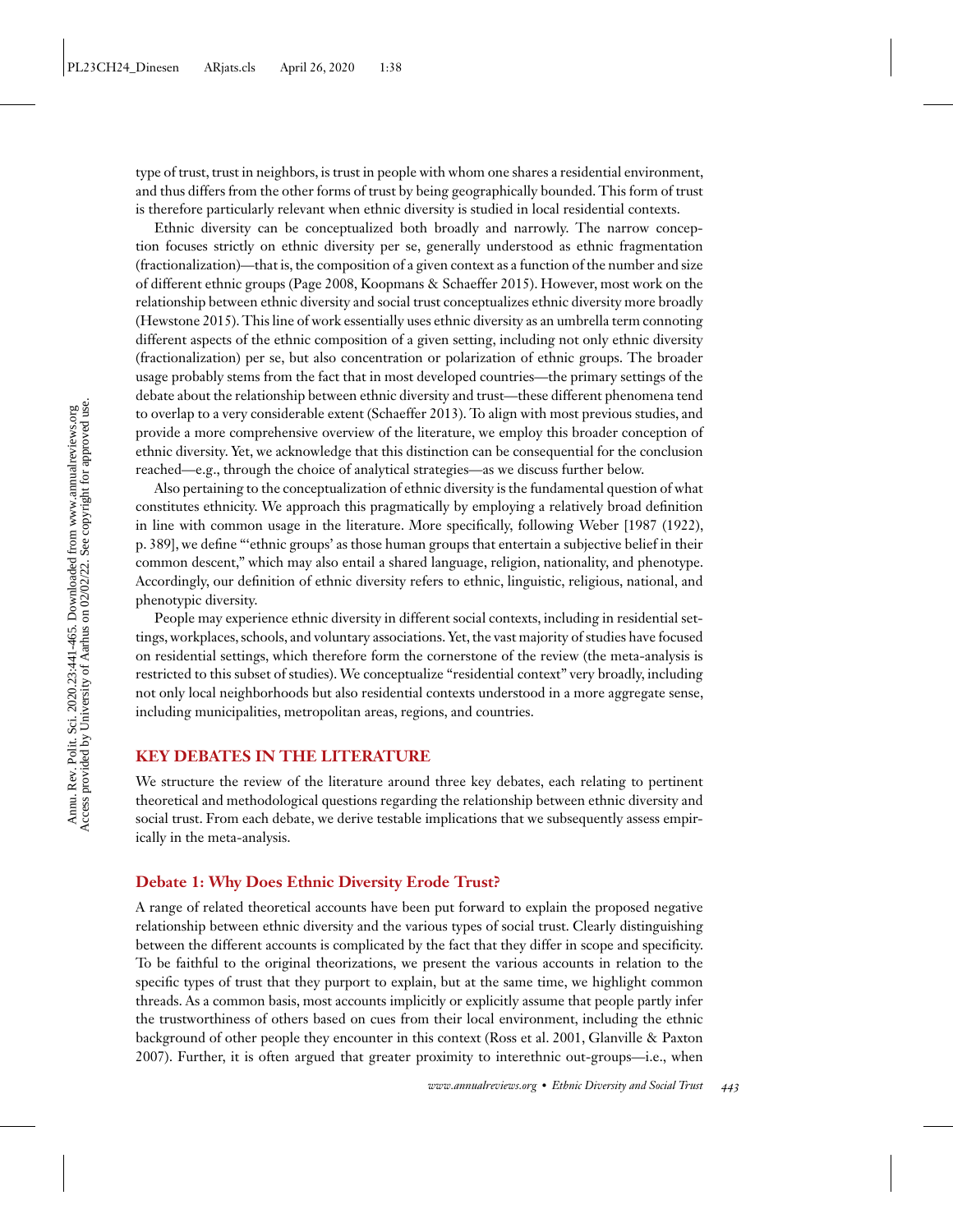ethnic diversity is experienced more locally and members of ethnic out-groups therefore are more directly visible—is more consequential for social trust [\(Dinesen & Sønderskov 2015\)](#page-21-0).

One account posits that mere exposure to people of different ethnic background erodes social trust [\(Dinesen & Sønderskov 2015\)](#page-21-0). This approach does not impose any assumptions regarding the mode or form of interaction between people in a given context. It is simply "being around" interethnic others that is proposed to influence trust, although this influence might be accentuated or mitigated by specific forms of interactions (e.g., competition or positive contact). This account [builds on the assumption that people display heterogeneity—or out-group—aversion \(Alesina &](#page-21-0) La Ferrara 2002, [Olsson et al. 2005\)](#page-23-0). That is, they trust those who are different from themselves less than those who are more similar, because similarity is an indicator of shared norms and other behavior-regulating features relevant for trust. By implication, because ethnicity is one—often highly visible—cue of similarity, social trust is predicted to be lower in ethnically diverse settings, where cues of dissimilarity are more frequent. The out-group aversion account has primarily been applied to explain trust in neighbors and generalized social trust. It applies straightforwardly to the former—at least when diversity is measured relatively locally. When one's environment (neighborhood) is composed of more ethnically dissimilar people, whom one trusts less, this lowers the trust in the average neighbor. Yet, this mechanism may also extend to generalized social trust. Because people evaluate the trustworthiness of the generalized other partly based on what they experience locally [\(Glanville & Paxton 2007\)](#page-22-0), exposure to more members of ethnic out-groups in these surroundings—whom they tend to trust less—implies a larger dose of negative cues regarding the trustworthiness of others in general [\(Dinesen & Sønderskov 2015,](#page-21-0) [2018\)](#page-21-0). However, since the environmental link is weaker, ethnic diversity is plausibly less strongly connected to generalized trust than to trust in neighbors.

Given its general and assumption-free character, the "mere exposure" account may also extend to group-based forms of trust. However, the link between ethnic diversity and these forms of trust has—presumably due to conceptual proximity to group-based attitudes more generally been explained with reference to theories of group threat and realistic conflict (sometimes labeled "conflict theory" in work on trust). Beyond mere exposure to ethnic out-groups, these theories emphasize group competition—typically over material interests, but potentially also over symbolic ones—as the driving mechanism [\(Blumer 1958, Blalock 1967\)](#page-21-0). In its weaker variant, this account posits that group competition lowers out-group trust as a manifestation of out-group hostility. Stronger versions of this account additionally predict that in-group trust also increases as a function of being surrounded by more ethnic out-groups, thus implying an inverse relationship between trust in ethnic out- and in-groups [\(Brewer & Miller 1984\)](#page-21-0). While the connection to out-group trust—and potentially also in-group trust—is obvious, group threat accounts apply less straightforwardly to generalized social trust and trust in neighbors, which are evaluations of aggregates of people without a specific ethnic group component [\(Dinesen et al. 2019a\)](#page-21-0).

In his much discussed "constrict theory," [Putnam \(2007\)](#page-23-0) presents an argument for why ethnic diversity may erode social trust, independent of the specific target. This is premised on the idea that ethnic diversity leads to social isolation. That is—using Putnam's famous metaphor—people "hunker down" in more ethnically diverse areas. Because ethnic diversity is expected to induce such general anomie, this mechanism predicts that ethnic diversity lowers all forms of social trust, including both out- and in-group trust. As such, constrict theory is the most daring and wideranging account suggested to link ethnic diversity and social trust.

Yet, the generality of Putnam's constrict theory comes at the cost of specificity regarding the mechanisms explaining exactly how ethnic diversity brings about anomie. Some authors have therefore tried—inspired by related fields studying public goods production (e.g., Habyarimana [et al. 2007, Page 2008\) or crime \(Sampson et al. 1997\)—to flesh out potential \(sub\)mechanisms](#page-22-0)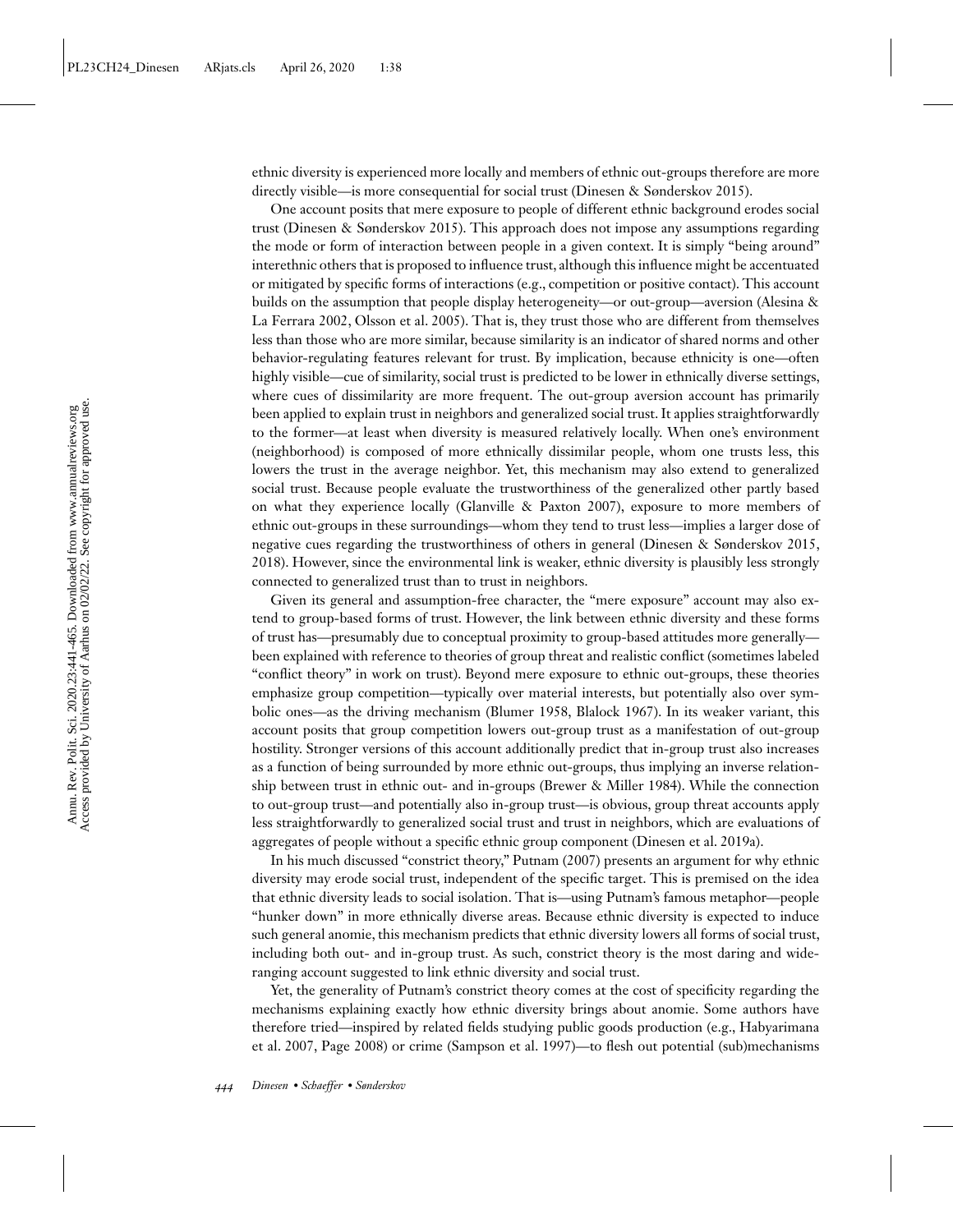explaining anomie. [Schaeffer \(2013\)](#page-23-0) and [Koopmans et al. \(2015\)](#page-22-0) synthesize three. First, as a consequence of people's inherent preference to interact with people like themselves (i.e., homophily) [\(Lazarsfeld & Merton 1954\)](#page-22-0), ethnically diverse settings might be less socially integrated (e.g., in terms of density of acquaintanceship and friendship networks). This reduces both the flow of information and the potential for sanctioning freeriders, which lay the foundation for trusting others. Second, ethnic diversity might result in preference diversity (i.e., fewer shared collective goals), thereby lowering people's expectations that collective endeavors are possible while also creating incentives to manipulate process and agenda [\(Page 2008\)](#page-23-0). Both set people further apart. Third, ethnic diversity with its associated linguistic and cultural differences might inhibit communication—and ultimately coordination—which makes trusting others more risky. Importantly, other people who live in such disintegrated environments are considered less trustworthy, irrespective of whether they are in- or out-group members themselves, because their behavior is not constrained by the social structure in the local environment. These inferences may—in an attenuated form—extend beyond the local area to trust in specific groups as well as to trust in other people more generally.

Empirically, authors have tried to adjudicate between these submechanisms by comparing the explanatory power of diversity indices capturing different types of ethnicity (e.g., linguistic or phenotypic) [\(Leigh 2006,](#page-23-0) [Lancee & Dronkers 2011\)](#page-22-0) or different types of diversity (e.g., concentration or polarization measures) [\(Schaeffer 2013,](#page-23-0) [Koopmans & Schaeffer 2015\)](#page-22-0), both purported to correspond with specific mechanisms. Yet, a potential problem of this approach is that the ethnic diversity indices are highly correlated, which makes it difficult to distinguish between them empirically [\(Schaeffer 2013\)](#page-23-0).

**Testable implications.** The various theories often yield parallel predictions, and it is therefore challenging to adjudicate their relative explanatory power. Yet, we can partly address their leverage indirectly in a number of ways in the meta-analysis. First, we can address the general assumption that greater proximity to ethnic out-groups is more consequential for social trust by comparing the effects of ethnic diversity measured in context units of different levels of aggregation—from immediate neighborhoods to the country as a whole. A failure to see stronger effects for more local contexts—where we can more safely infer proximity to out-groups—would challenge this assumption [\(Dinesen & Sønderskov 2015\)](#page-21-0). Second, by comparing the effect of ethnic diversity on different types of trust, we can directly assess Putnam's constrict theory. If the anomie mechanism stipulated by constrict theory is correct, we should see an across-the-board negative effect on all forms of social trust (although perhaps not necessarily of the same magnitude). Third, if we observe sparse or no effect of ethnic diversity on out-group and, to a lesser extent, in-group trust, compared to other forms of trust, this speaks against mechanisms associated with group threat that specifically predict effects for such group-based forms of trust. By implication, this would also question their potential application to other forms of social trust. Fourth, while we cannot adjudicate between the various anomie submechanisms, we can assess the ability to distinguish between them through different diversity indices by comparing diversity effects in models including one and several diversity measures, respectively.

#### **Debate 2: Can Contact Alleviate the Negative Effect of Ethnic Diversity?**

The majority of work has focused on explaining the negative relationship between ethnic diversity and social trust. However, a line of research, drawing on contact theory from work on intergroup relations within social psychology [\(Allport 1954,](#page-21-0) [Pettigrew 1998\)](#page-23-0), has suggested that the effect of ethnic diversity may in fact depend on the type of interactions that occur in ethnically diverse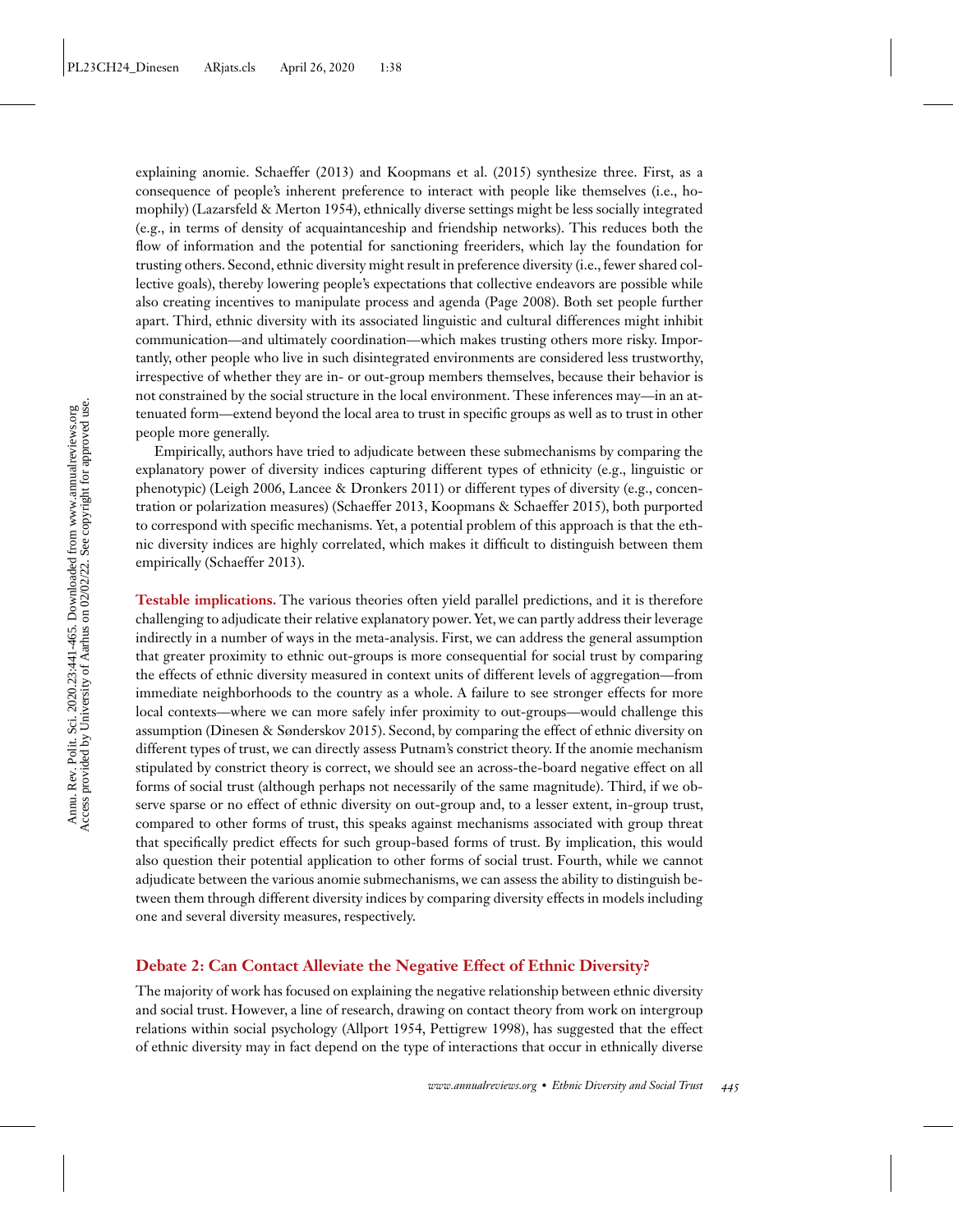surroundings (e.g., [Stolle et al. 2008,](#page-23-0) [Uslaner 2012,](#page-24-0) [Schmid et al. 2014\)](#page-23-0). This perspective draws a distinction between mere exposure to interethnic others and meaningful contact with them. Whereas "exposure" makes no assumptions about the type and quality of interactions, "contact" refers to more intimate interactions with out-group members (e.g., having regular conversations) [\(Dinesen & Sønderskov 2015\)](#page-21-0).

According to the original formulation of contact theory, meaningful contact with ethnic outgroups may—under certain facilitating conditions [\(Allport 1954\)](#page-21-0)—reduce erroneous negative stereotypes about these groups and thereby build positive intergroup relations [\(Allport 1954,](#page-21-0) [Brown & Hewstone 2005\)](#page-21-0). The segue to out-group trust is therefore straightforward: Positive interethnic interactions reduce negative stereotypes about ethnic out-groups (the original contact claim), which then translates into higher trust in these groups [\(Rudolph & Popp 2010\)](#page-23-0). Insofar as out-group and in-group trust are each other's opposites, interethnic contact may also reduce in[group trust, although the assumption of inverse effects has been questioned \(Brewer 1999, Putnam](#page-23-0) 2007). The contact mechanism may also predict a positive relationship between ethnic diversity and trust in neighbors; more positive interactions with interethnic others in a local context could increase trust in others (neighbors) in this setting. Whether contact effects can extend beyond trust of specific groups to other people in general (and thus to generalized social trust) is questionable given the relatively restricted circumstances under which the original contact claim has been found to work [\(Brown & Hewstone 2005, Dinesen et al. 2019a\)](#page-21-0), but this could be taken as one implication of theories of secondary transfer (i.e., contact effects extending to out-groups beyond those with whom one has contact) [\(Hewstone 2015\)](#page-22-0).

**Testable implications.** Empirically, the contact perspective has been assessed in a number of ways. One approach, attempting to reconcile the potential positive and negative diversity effects, includes survey measures of actual interethnic contact (e.g., having friends of different ethnic background) together with the ethnic diversity measure to examine how contact influences the relationship between ethnic diversity and social trust. Because ethnically diverse settings also give rise to more interethnic contact [\(Schmid et al. 2014\)](#page-23-0), this may lead to countervailing influences of ethnic diversity on social trust; ethnic diversity may have the hypothesized direct negative impact on social trust, but at the same time stimulate interethnic contact, which then influences trust positively [\(Laurence 2011,](#page-22-0) [Schmid et al. 2014,](#page-23-0) [van der Meer & Tolsma 2014\)](#page-24-0). This ambiguity implies that one must control for interethnic contact to isolate the (potential) erosive consequences of ethnic diversity. We assess results from this approach in the meta-analysis. Further, we narratively review evidence for the role of contact produced by two alternative approaches: (*a*) examining how interethnic contact moderates the effect of ethnic diversity on social trust and (*b*) scrutinizing the link between diversity and trust in contexts that are particularly contact-prone (e.g., schools and workplaces).

#### **Debate 3: Is Ethnic Diversity Just a Placeholder for Social Disadvantage?**

A frequently raised criticism of the ostensible negative relationship between ethnic diversity and social trust is that ethnic diversity is in reality just a placeholder for social disadvantage and associated characteristics such as crime [\(Abascal & Baldassarri 2015,](#page-21-0) [Sturgis et al. 2011\)](#page-23-0). That is, the apparent negative effect of ethnic diversity on social trust may be confounded by being deprived or marginalized oneself, or by living in a deprived or crime-ridden context. This criticism is especially pertinent given that the vast majority of existing studies of the relationship between ethnic diversity and social trust exclusively rely on cross-sectional observational data (for recent exceptions, see [Dinesen et al. 2019a, Finseraas et al. 2019\)](#page-21-0). Consequently, the estimated relationship is vulnerable to both self-selection (i.e., people sorting into ethnic contexts based on their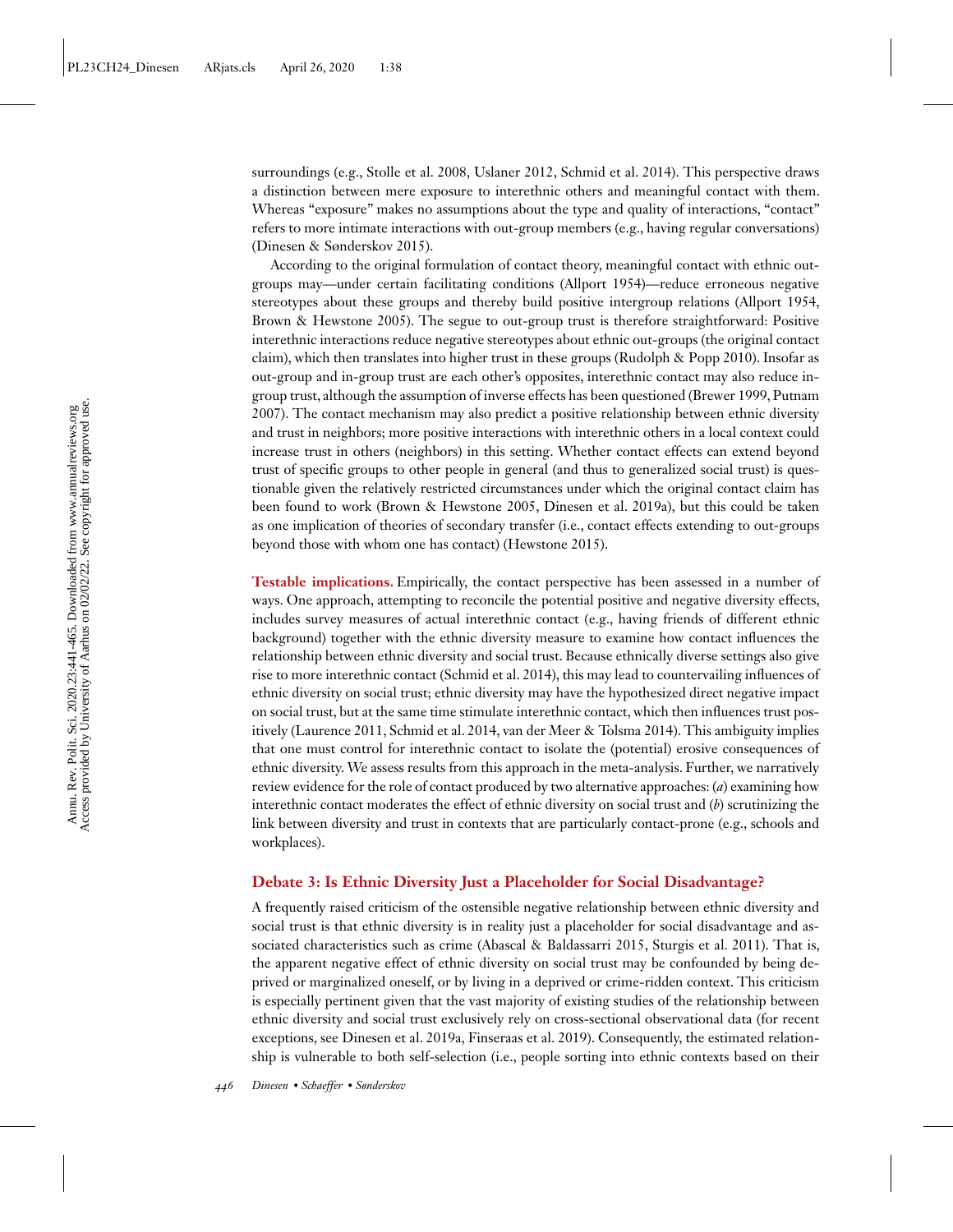anteceding level of trust or other factors related to both trust and contextual ethnic diversity) and confounding by other features of the context. An obvious cause of self-selection is sorting based on ethnic background (ethnic minority status is a form of disadvantage in most contexts). Because ethnic and racial minorities are generally less trusting than majorities a priori (Dinesen & Hooghe [2010, Smith 2010\), and because more minorities by definition live in more ethnically diverse areas,](#page-21-0) this may account for the negative relationship between ethnic diversity and social trust (a so-called compositional effect, as opposed to a contextual effect of ethnic diversity). Economic inequality or other forms of socioeconomic disadvantage in the local area are alternative explanations of low social trust that plausibly also correlate with ethnic diversity, and may therefore confound the relationship between the two.

Both concerns can in theory be addressed by controlling statistically for potentially confounding factors—social disadvantage or otherwise—at the individual level and the contextual level, in order to obtain the true diversity effect on trust. This, in turn, raises the critical question of which covariates to control for. This is challenging because the causal ordering between ethnic diversity and most potential control variables is rarely well established (of course, for some relatively fixed individual traits, such as ethnic minority status, this is less of an issue). For example, is ethnic diversity causally prior or posterior to contextual socioeconomic disadvantage and crime? Or, put differently, are the latter two variables confounders or mediators of the relationship between ethnic diversity and social trust? This issue is perhaps especially pertinent for crime—after all, social disorganization theory holds that ethnic diversity is a cause of crime for some of the very [reasons stipulated in the anomie argument discussed above \(Shaw & McKay 1942, Sampson et al.](#page-23-0) 1997). This causal indeterminacy plausibly partly explains why existing studies have inconsistently included control variables, especially at the contextual level.

**Testable implications.** Given the challenges of specifying the correct statistical model, it is arguably more prudent at this point to examine whether and how various modeling choices influence the estimated relationship between ethnic diversity and social trust. That is, under the assumption that a covariate is causally prior to both ethnic diversity and trust, to what extent does it affect their estimated relationship? In the meta-analysis, we therefore scrutinize how indicators of four commonly employed classes of control variables shape the connection between ethnic diversity and trust. More specifically, (*a*) individual ethnic and racial minority status, (*b*) socioeconomic status, (*c*) contextual socioeconomic deprivation, and (*d*) contextual crime.

#### **DATA AND METHODS**

In this section, we briefly describe how we generated the data used in the meta-analysis and give a nontechnical explanation of the meta-analytical approach applied. In the **Supplemental Material**, we describe the data generation, the sample, and the meta-analytical approach at length. The **Supplemental Material** also features a list of all studies (including their study-pooled estimate) included in the meta-analysis and displays results from alternative meta-analytical approaches, as well as tests for publication bias.

## **Protocol for Generating the Universe of Relevant Studies and Estimates**

The data used in the meta-analysis below were collected as a part of a larger project that seeks to [systematize the literature on the relationship between ethnic diversity and social trust \(Dinesen](#page-21-0) et al. 2019b). Using the Web of Knowledge electronic database and such keywords as "ethnic diversity" or "racial diversity" and "social trust" or "social capital," we identified approximately Supplemental Material >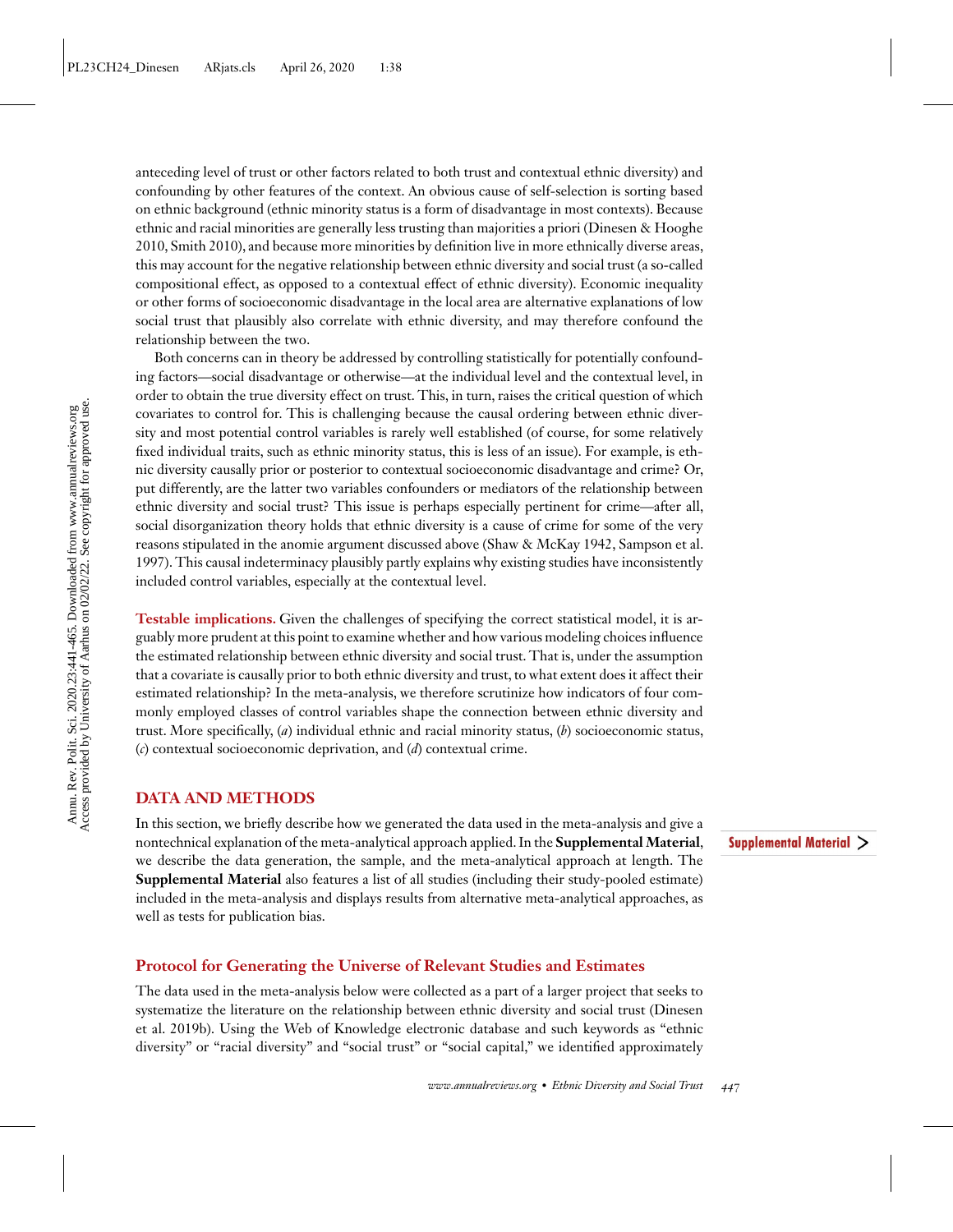Supplemental Material >

4,000 potentially relevant studies. In the meta-analysis below, we use 1,001 quantitative estimates (and associated uncertainty estimates) of the relationship between ethnic diversity and social trust, originating in 87 studies. The relevant studies and estimates were identified using a detailed protocol describing the inclusion criteria (e.g., how trust and ethnic diversity are defined, the unit of analysis, etc.). The full protocol is reported in Section A of the **Supplemental Material**. As we explain there, in this specific analysis we delimit the sample generated by the protocol to studies that (*a*) focus on the residential context, (*b*) study individual-level trust, and (*c*) employ ethnic diversity measures based on administrative data (as opposed to subjective assessments). Table D1 in Section D of the **Supplemental Material** lists the included studies as well as various descriptive information about them, e.g., the number of estimates they each contribute to the meta-analysis.

#### **The Meta-Analytical Approach**

The rationale behind a meta-analysis is to go beyond specific studies and their idiosyncrasies by pooling their results to generate an overall meta-estimate summarizing the effect of a given intervention on a given outcome. In our case, where we are generally working with non-experimental data, the ambition is, more modestly, to provide a meta-estimate of the relationship between ethnic diversity and social trust. In contrast to two previous related quantitative reviews (Schaeffer [2014, van der Meer & Tolsma 2014\), we go beyond simply counting significant relationships. The](#page-23-0) meta-analysis produces an overall meta-estimate based on the individual studies and weights the included estimates by their uncertainty, thereby giving priority to more precise results.

Because studies report different types of effect estimates (e.g., linear or logit coefficients) and uncertainty estimates, we transform them to partial correlations and associated standard errors to establish a common metric (see **Supplemental Material**, Section C, for details). A partial correlation is the correlation between ethnic diversity and social trust that is statistically adjusted for all other variables contained in the respective regression model. The partial correlation is bounded between −1 and 1 (perfect negative and positive association, respectively). Yet, in our application it is likely to be much smaller, given that we are examining between-context variation in trust (potentially stemming from contextual ethnic diversity), which typically only constitutes approximately 5–10% of the variation in trust. This restricts the potential range of the partial correlation (see **Supplemental Material**, Section C, for further elaboration). To illustrate, in the highly unlikely event where the entire 10% contextual variation in trust can be attributed to ethnic diversity alone, the partial correlation coefficient would be  $\rho_{xy\cdot z} = \sqrt{0.1} \approx 0.32$  with  $R^2 = 0.1$ , despite the fact that the contextual-level association would be perfect.

To analyze the meta-data, we use meta-analytical multilevel random effects models as implemented in the *R metafor* package version 2.1–0 [\(Viechtbauer 2010\)](#page-24-0). The random effects metaanalysis is especially advantageous for our purposes of examining the systematic variation in the partial correlation across studies to gauge how various study characteristics (outcome, context size, specification, etc.) influence the overall meta-estimate.

A cardinal assumption of conventional meta-analyses is that each included estimate (partial correlation) derives from an independent sample. In our case, many estimates come from the same or partly overlapping samples, thereby leading to dependencies between them. We partly address this by including random effects for the data set used (e.g., the European Social Survey) [\(Konstantopoulos 2011\)](#page-22-0). Moreover, we follow [Card \(2015\)](#page-21-0) by applying a two-step procedure. First, we meta-analyze the coefficients of each study, thereby obtaining an overall meta-estimate per study that we call the "study-pooled estimate" (reported in **Figure 1**). Second, we then metaanalyze the study-pooled estimates to get the overall "meta-estimate" of the relationship between ethnic diversity and social trust. For further details on the meta-analytical procedure applied, how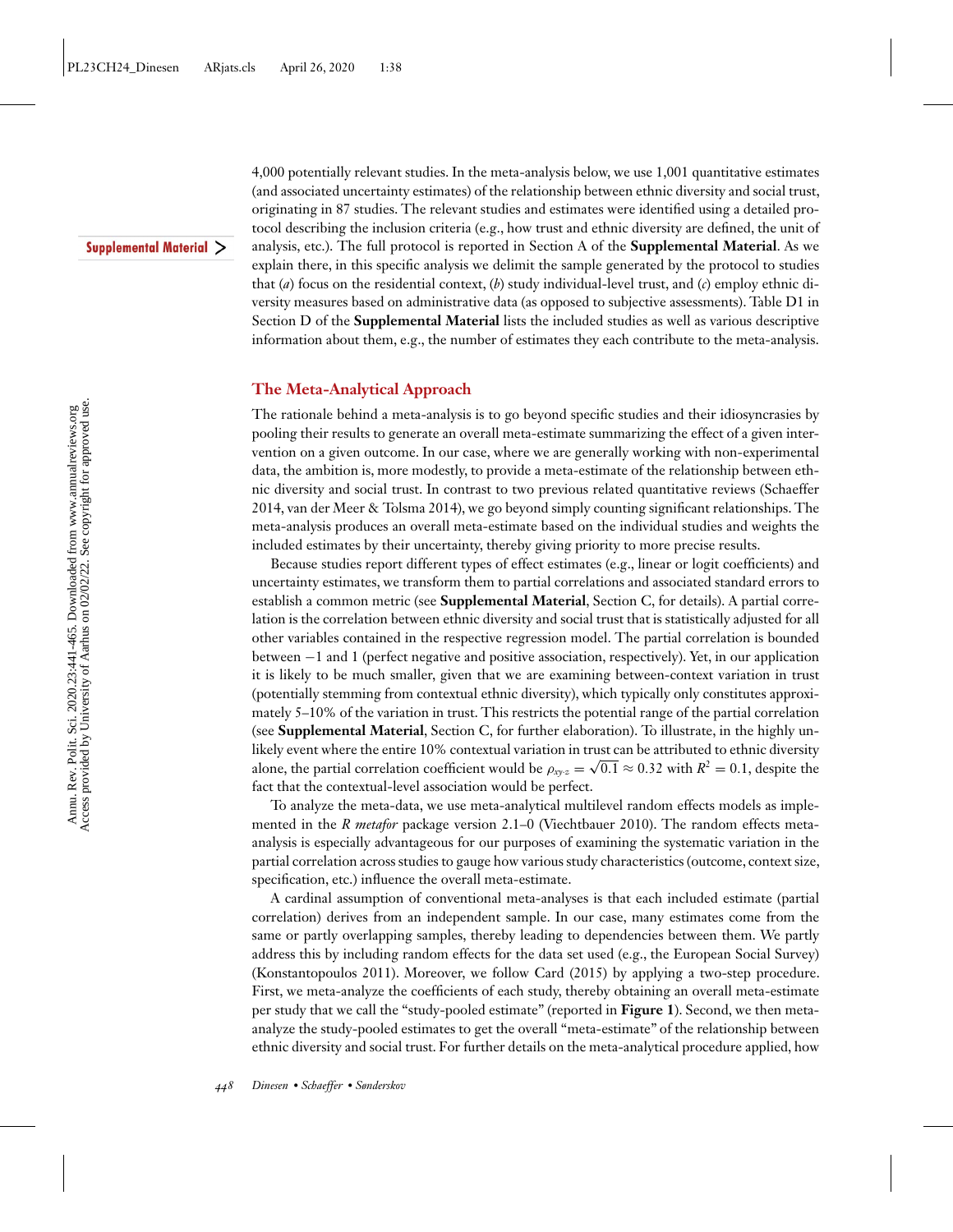



#### **Figure 1**

Forest plot of studypooled estimates and overall meta-estimate of the relationship between ethnic diversity and trust. Note: 87 study-pooled partial correlation coefficients with associated 95% confidence intervals based on 1,001 estimates. The complete bibliography of the studies used is found in Section D of the **Supplemental Material**.

Supplemental Material >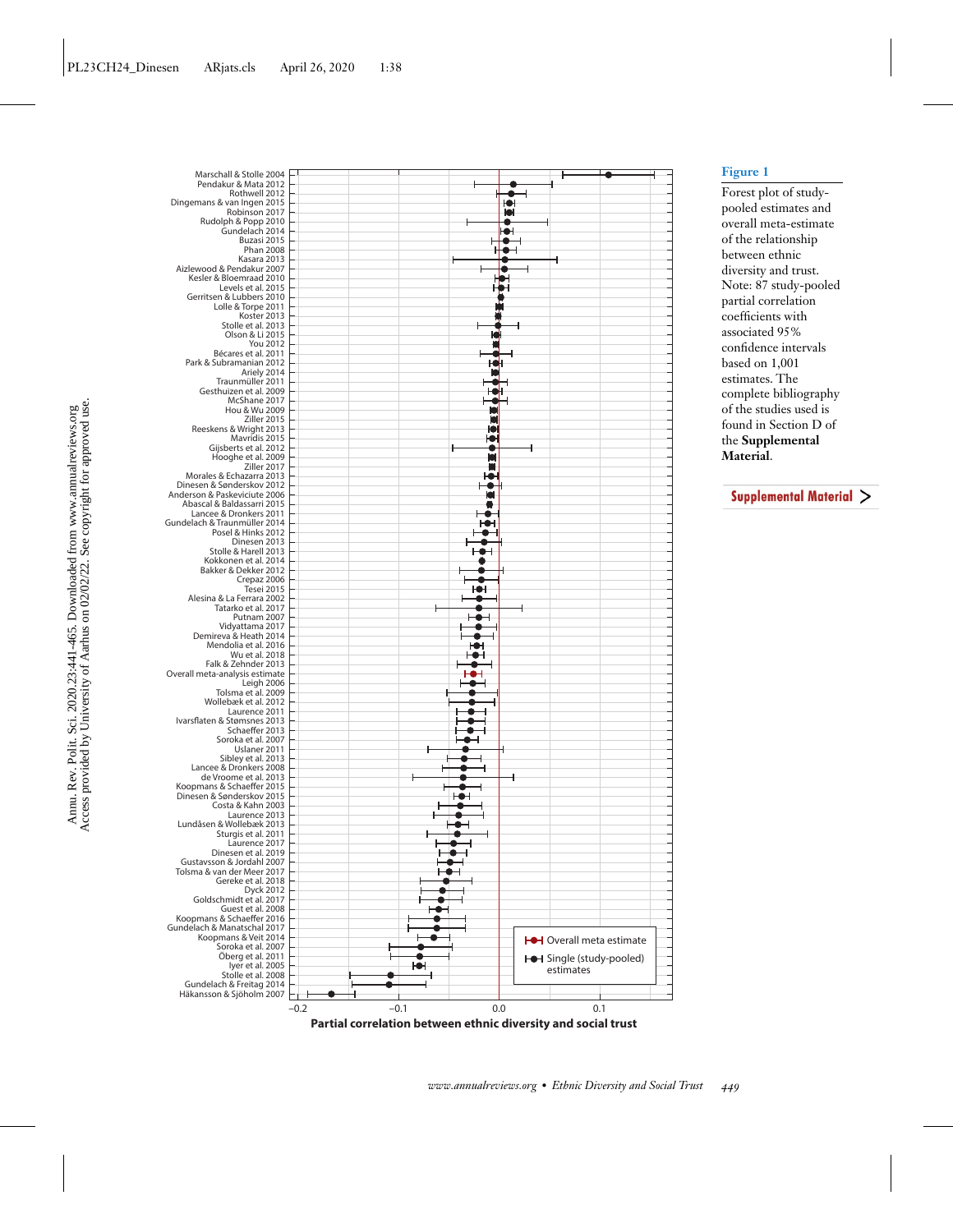#### Supplemental Material >

it allows us to investigate the importance of moderating study characteristics (e.g., type of trust or context size), and how it compares to alternative meta-analytical procedures, see Sections C, E, F, and G of the **Supplemental Material**.

#### **EMPIRICAL EVIDENCE**

In this section, we report four sets of results from the meta-analysis of studies of the relationship between ethnic diversity and social trust. First, we report an overall meta-estimate of the relationship across all coded studies. Second, we examine how the relationship varies for different types of trust. Third, we differentiate the effect of ethnic diversity by the size of the context unit in question. Fourth, we examine how the relationship between diversity and trust is affected by the inclusion of various control variables and/or mediators.

#### **An Overall Meta-Estimate**

**Figure 1** shows a forest plot of the average study-pooled estimate and associated confidence intervals for each of the 87 studies coded, as well as the overall meta-estimate based on all studies.

The most important insight from the forest plot is that, across studies, the overall meta-estimate of the relationship between ethnic diversity and social trust is negative and significantly different from zero; trust is on average lower in more ethnically diverse contexts. As the figure shows, the overall meta-estimate roughly parallels the study-pooled estimate from several studies focusing on ethnic diversity in relatively local contexts in a range of developed countries, including the United States [\(Alesina & La Ferrara 2002,](#page-21-0) [Putnam 2007\)](#page-23-0), United Kingdom [\(Laurence 2011\)](#page-22-0), Germany [\(Schaeffer 2013\)](#page-23-0), and Denmark [\(Dinesen & Sønderskov 2015\)](#page-21-0). In substantive terms, the partial correlation of −0.0256 (s.e. = 0.0044) between ethnic diversity and trust is rather modest. Under the scenario of our back-of-the-envelope calculation (see above), it corresponds to a 0.66% increase in the aggregate between-context unit  $R<sup>2</sup>$  after all other variables in the model have been accounted for (see **Supplemental Material**, Section C).

The forest plot also reveals variation across studies. Most studies report a negative relationship centered around the reported overall meta-estimate. In most, but far from all, cases, the negative estimates are significantly different from zero. A smaller number of studies report positive relationships, but only a few of the positive study-pooled estimates are significantly different from zero.Notably, the study with the highest positive estimate is based on a rather idiosyncratic sample, namely [Marschall & Stolle's \(2004\)](#page-23-0) study of racial context and generalized social trust in Detroit in the 1970s. Overall, this indicates that ethnic diversity in residential settings does not lead to contact effects under general circumstances.

Taken together, the meta-analytical evidence thus suggests a negative relationship between ethnic diversity and trust. Compared to some previous reviews, which have been inconclusive [\(van der Meer & Tolsma 2014\)](#page-24-0), our review more firmly attests to the negative association between ethnic diversity and social trust, thereby highlighting the benefit of the meta-analytical approach. We now turn to the analyses differentiating the estimated relationship between ethnic diversity and social trust by various features.

#### **Type of Trust**

**Figure 2** shows the overall meta-estimate of the relationship between ethnic diversity and social trust subset by the specific type of social trust analyzed. In addition to the four types of trust defined above—generalized social trust, out-group trust, in-group trust, and trust in neighbors—we also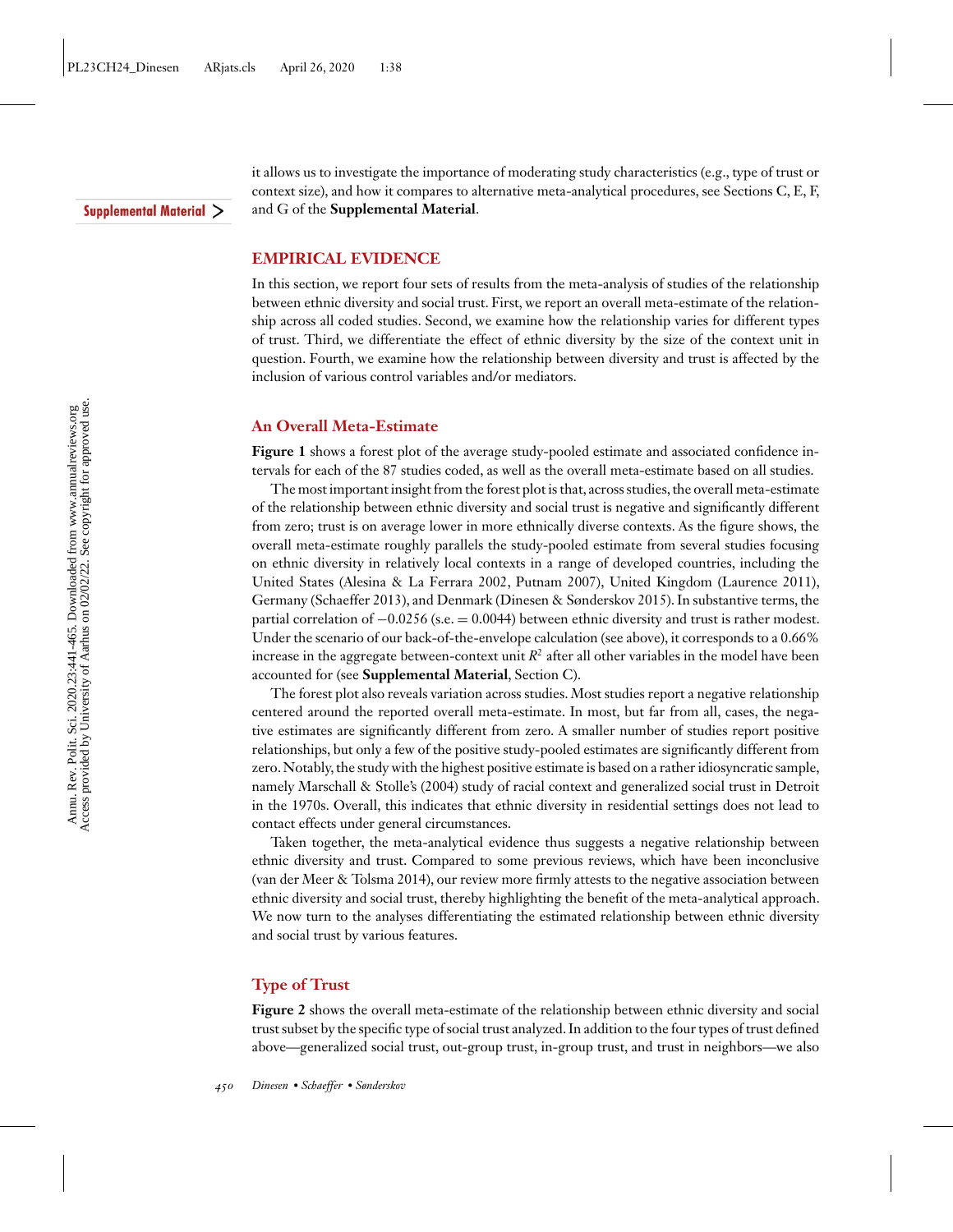

#### **Figure 2**

Meta-estimates of the relationship between ethnic diversity and different types of social trust. Note: meta-estimates (partial correlation coefficients) with associated 95% confidence intervals are based on 1,001 estimates reported in 87 studies. The black dots denote the meta-estimate for a given type of social trust with associated confidence intervals. The gray dots and the associated confidence intervals indicate whether the estimate for a given subset is significantly different from the reference category (generalized social trust).

include a residual "other" category, which contain types of social trust (as defined in the protocol) not covered by the other targets, including composite scales mixing different types of social trust.

Several interesting findings emerge from **Figure 2**. First, we observe that the relationship between ethnic diversity and social trust is negative across all types of trust, although in one case (out-group trust) not statistically distinguishable from zero at the 0.05 level. Yet, there is substantial variation in the relationship between different trust targets. The strongest correlation is found for trust in neighbors, followed by the residual category, in-group trust, and generalized social trust. All of these estimates are statistically significant. There is thus robust evidence for a negative relationship with ethnic diversity for these types of social trust. The weakest relationship is that between ethnic diversity and out-group trust, which is also statistically insignificant as noted. The estimate for trust in neighbors is roughly double (and significantly different from) the estimate for generalized social trust, and it is almost three times stronger than (and significantly different from) the estimate for out-group trust. The stronger negative relationship observed for trust in neighbors matches what has been found in previous "counting-based"meta-analyses focusing on social cohesion more broadly [\(Schaeffer 2014,](#page-23-0) [van der Meer & Tolsma 2014\)](#page-24-0). In contrast, the negative relationship found for generalized social trust has not been detected in these analyses, thus highlighting the benefits of our meta-analytical strategy for uncovering weaker relationships.

**Implications for the literature.** The most obvious insight from **Figure 2** is that differentiating types of trust is important for understanding the relationship between ethnic diversity and social trust. The different types of trust not only are conceptually distinct but also display different empirical relationships with ethnic diversity. Broad usage of the term "social trust" is therefore unhelpful, and scholars should clearly specify the type of trust in question.

The consistent pattern of negative relationships with ethnic diversity across types of social trust supports [Putnam's \(2007\)](#page-23-0) anomie (social isolation) mechanism predicting a universal decline in trust of all types in ethnically diverse surroundings. Yet, given the pronounced variation in the strength of this relationship between types of trust, the anomie argument must be supplemented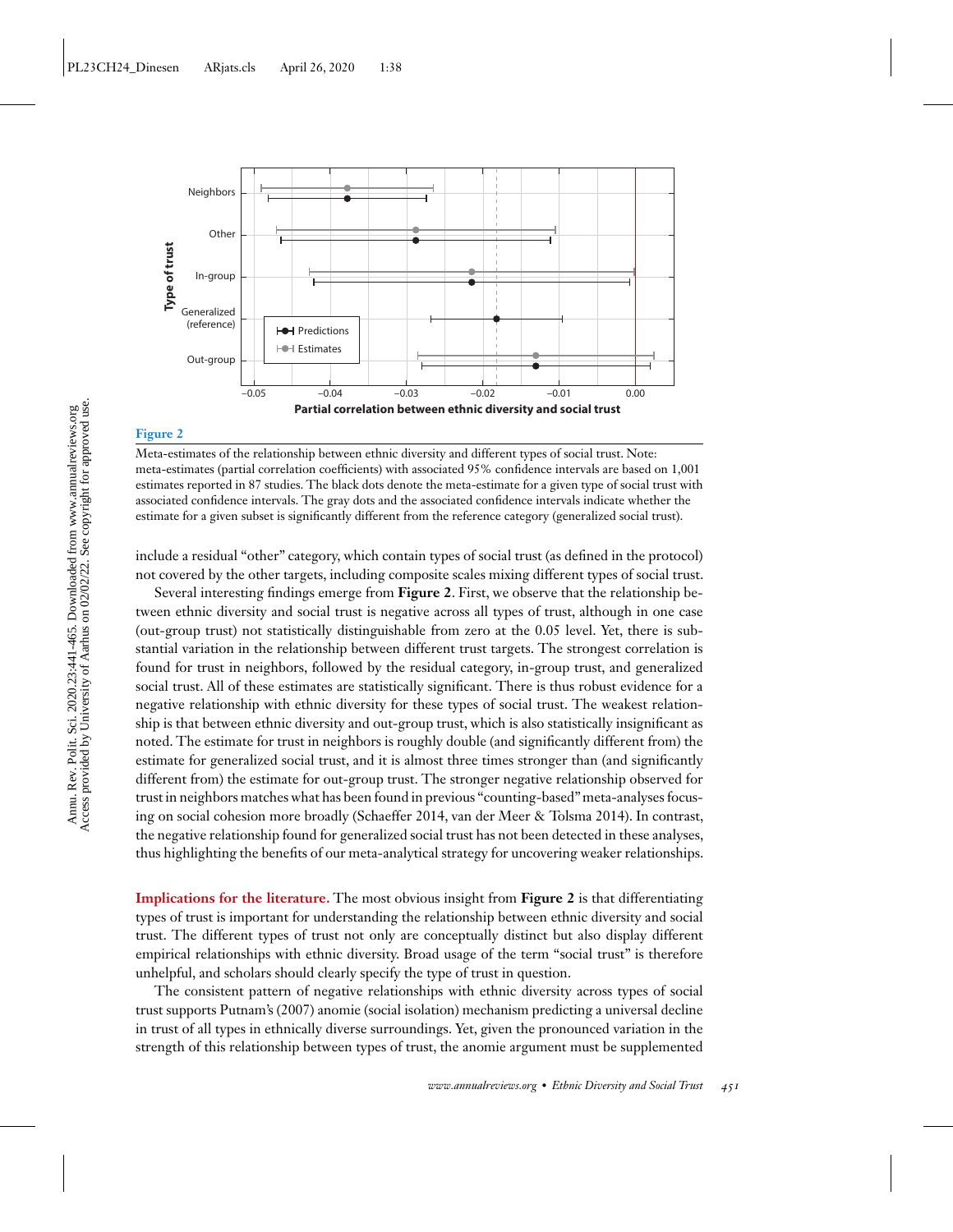with auxiliary theoretical arguments explaining why ethnic diversity matters more for some forms of social trust than for others.

There is little evidence for theories stressing group threat as a consequence of intergroup competition (see also [Koopmans & Schaeffer 2015\)](#page-22-0). As noted earlier, these group-based theories apply most straightforwardly to out- and in-group trust. Weak versions of such theories predict a negative relationship between ethnic diversity and out-group trust, whereas stronger versions in addition predict a positive relationship between ethnic diversity and in-group trust. The results from the meta-analysis—an insignificant negative relationship for out-group trust and a negative relationship for in-group trust—clearly run counter to these predictions. The limited and even contrary evidence vis-à-vis the primary outcomes predicted by group-based theories suggest that they are of limited value in explaining non-group-based forms of trust, including trust in neighbors and trust in people in general.

Last, a plausible interpretation of the stronger relationship between ethnic diversity and trust in neighbors than for generalized social trust is that exposure to ethnically dissimilar others is a stronger and more directly relevant cue for trust in neighbors than for trust in other people in general.

**Empirical illustrations.** A negative relationship between ethnic diversity and trust in neighbors is one of the most consistent findings in the literature—unsurprisingly, given the target of trust, primarily when studied in more local contexts (see the next section). This negative relationship has been found in a range of countries, including the United States [\(Putnam 2007\)](#page-23-0), Great [Britain/United Kingdom \(Sturgis et al. 2011; Laurence 2011, 2013, 2017\), Spain \(Morales & Ec](#page-23-0)[hazarra 2013\), Germany \(Schaeffer 2013,](#page-23-0) [Gundelach & Freitag 2014](#page-22-0)[\), the Netherlands \(Tolsma](#page-23-0) & van der Meer 2017), and Sweden [\(Lundåsen & Wollebæk 2013\)](#page-23-0). The negative relationship for generalized social trust has been confirmed in the United States [\(Alesina & La Ferrara 2002,](#page-21-0) [Putnam 2007\)](#page-23-0), Australia [\(Leigh 2006\)](#page-23-0), Norway [\(Ivarsflaten & Strømsnes 2013\)](#page-22-0), and Denmark [\(Dinesen & Sønderskov 2012, 2015\)](#page-21-0), with dissenting results from Britain [\(Sturgis et al. 2011\)](#page-23-0), the Netherlands [\(Gijsberts et al. 2012\)](#page-22-0), and Sweden [\(Wollebæk et al. 2012\)](#page-24-0). Illustrating the difference [in the effect of ethnic diversity on trust in neighbors and generalized social trust, Sturgis et al.](#page-23-0) (2011) and [Wollebæk et al. \(2012\)](#page-24-0) find significant negative relationships only for the former.

#### **Context Size**

**Figure 3** plots the overall meta-estimate of the relationship between ethnic diversity and trust broken down by the specific context unit in which ethnic diversity is measured. Context size ranges from the immediate local context (the neighborhood) through more aggregate local contexts (municipalities/regions) to whole countries.

The figure shows negative relationships between ethnic diversity and social trust across contexts of different sizes. Yet, it also reveals a striking systematic pattern of a stronger negative connection when ethnic diversity is observed more locally; the strongest estimate is observed when diversity is measured at the neighborhood level, followed by the relationship at the municipality/ regional level, and, finally, the country level. The estimates for the two more local levels are both statistically significant. The estimate for the country context is significantly lower than for the neighborhood context, and not significantly different from zero. Quantitatively, the relationship between ethnic diversity and social trust is almost three times stronger when diversity is measured at the neighborhood level than at the country level.

**Implications for the literature.** Finding stronger effects of ethnic diversity on social trust in more proximate environments corroborates the general theoretical assumption that ethnic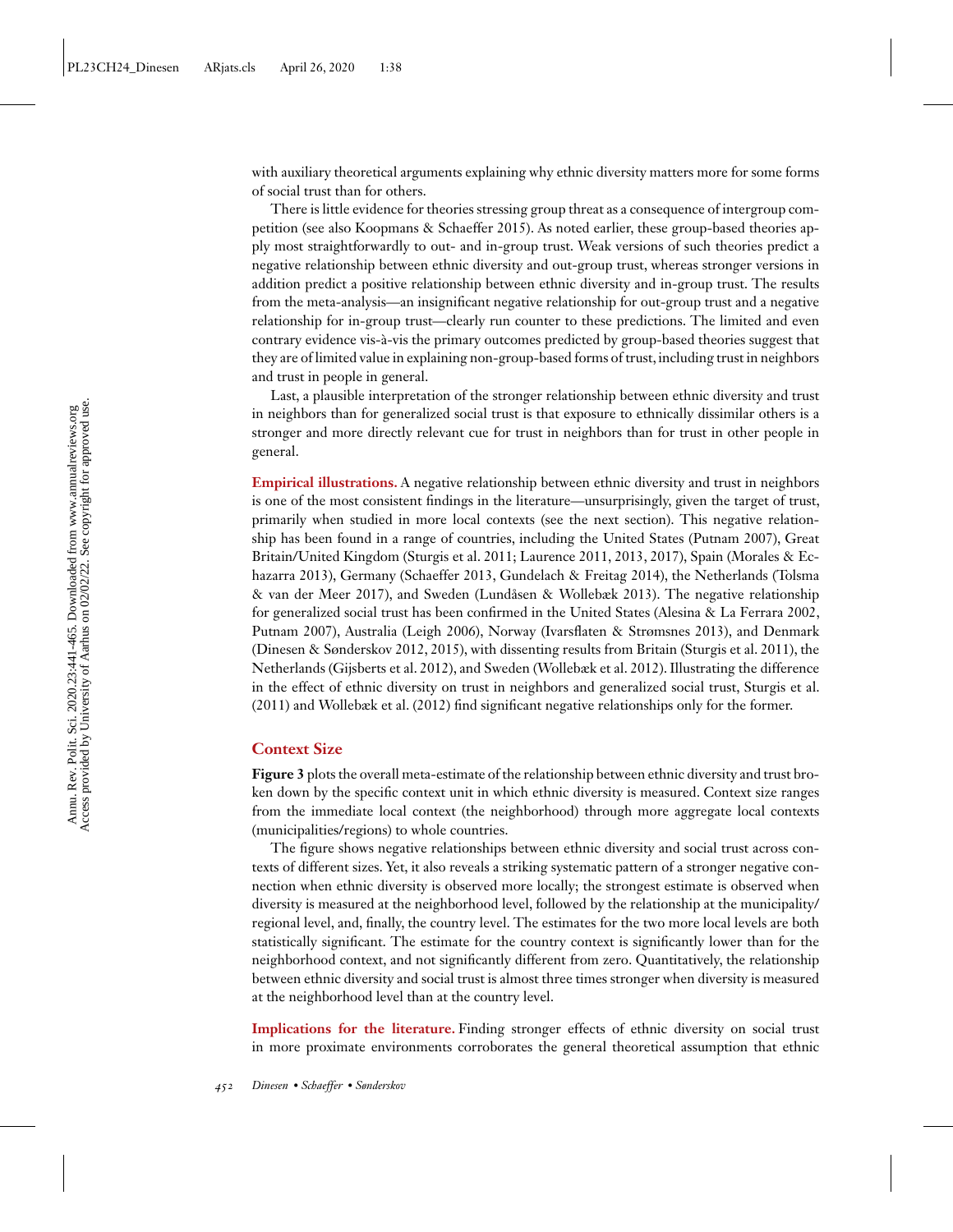

#### **Figure 3**

Meta-estimates of the relationship between ethnic diversity and social trust for different context sizes. Note: meta-estimates (partial correlation coefficients) with associated 95% confidence intervals based on 1,001 estimates reported in 87 studies. The black dots denote the meta-estimate for a given context size with associated confidence intervals. The gray dots and the associated confidence intervals indicate whether the estimate for a given context size is significantly different from the reference context (the neighborhood).

diversity is more consequential for trust when out-group members are closer by and therefore more directly visible [\(Dinesen & Sønderskov 2015\)](#page-21-0).

**Empirical illustrations.** Representative of the estimates reported in **Figure 3**, studies have relatively consistently reported a significant negative relationship between neighborhood-level ethnic diversity and various forms of social trust (primarily for trust in neighbors and, less consistently, for generalized social trust), including in the United States [\(Putnam 2007\)](#page-23-0), Britain [\(Sturgis et al. 2011;](#page-23-0) [Laurence 2011, 2013; Demireva & Heath 2014\), New Zealand \(Sibley et al. 2013\), Spain \(Morales](#page-23-0) & Echazarra 2013), the Netherlands [\(Tolsma & van der Meer 2017\)](#page-23-0), Germany (Gundelach & [Freitag 2014\), Sweden \(Lundåsen & Wollebæk 2013\), and Denmark \(Dinesen & Sønderskov](#page-22-0) 2015). Similarly, several studies also find significant negative relationships between ethnic diversity and trust—again predominantly trust in neighbors and generalized social trust—at more aggregate contextual levels within countries, for example in the United States (Alesina & La Ferrara [2002\), Australia \(Leigh 2006\), Germany \(Schaeffer 2013\), Sweden \(Öberg et al. 2011, Lundåsen &](#page-21-0) [Wollebæk 2013\), Norway \(Ivarsflaten](#page-21-0)[&](#page-21-0)[Strømsnes](#page-21-0)[2013\), and Denmark \(Dinesen & Sønderskov](#page-21-0) 2012). Studies from the Netherlands [\(Tolsma et al. 2009,](#page-23-0) [Gijsberts et al. 2012\)](#page-22-0) constitute a partial exception to this rule, as they mostly find insignificant negative relationships.

#### **Confounding and Mediation**

**Figure 4** shows how the meta-estimates of the relationship between ethnic diversity and social trust vary when adjusted for various types of covariates. The adjusted estimates are compared to zero (the null hypothesis of no diversity effect) and to an unadjusted estimate. The latter comparison serves to address potential confounding or mediation. Because some studies include models both with and without a given covariate, we can—as a more rigorous strategy, holding other between-study factors constant—compare estimates within studies (i.e., use study fixed effects).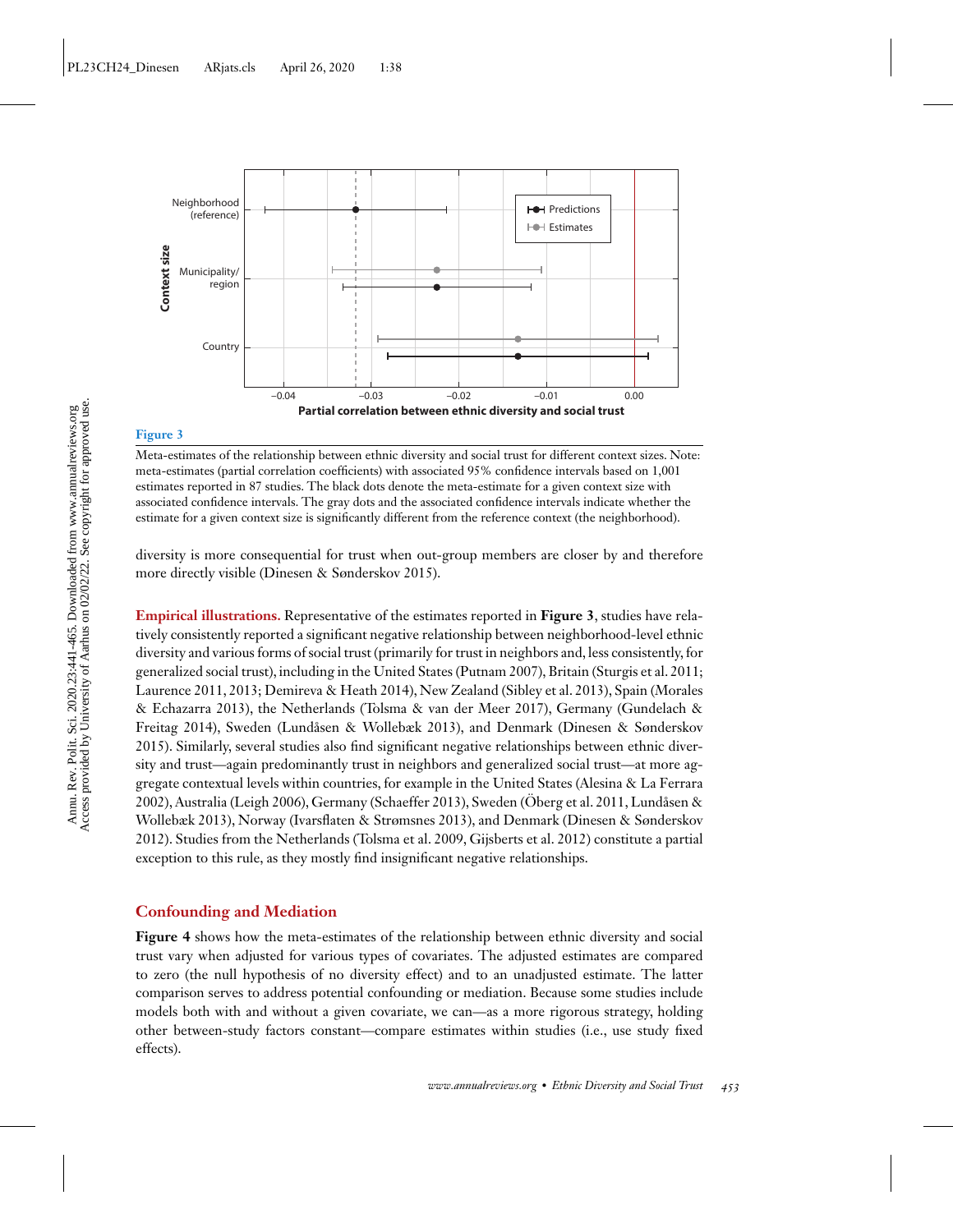

Meta-estimates of the relationship between ethnic diversity and social trust conditioned on covariates. Note: meta-estimates (partial correlation coefficients) with associated 95% confidence intervals based on 1,001 estimates reported in 87 studies. The adjusted estimates are compared to zero, i.e., the null hypothesis of no diversity effect (*black dots*), and to an estimate (line 7) that is not adjusted for any of the control variables or mediators reported in the figure (*solid gray dots*). Study FE (*open gray dots*) compare within-study estimates for studies including models both with and without a given covariate. Abbreviations: FE, fixed effects; SES, socioeconomic status.

> **Contact.** The estimated relationship between ethnic diversity and social trust is somewhat weaker in models adjusting for interethnic contact (**Figure 4**, line 1), but the difference is far from statistically significant. The adjusted estimates are insensitive to the inclusion of study fixed effects, thus showing that when estimates are compared within the same study, taking interethnic contact into account changes the effect of ethnic diversity on social trust very little.

> *Implications for the literature*. Finding that adjusting for interethnic contact does not systematically change the estimated relationship between ethnic diversity and social trust carries the important implication that interethnic *exposure* in a given context and actual interethnic *contact* are not only conceptually, but also empirically, distinct. Consequently, failure to take interethnic contact into account does not strongly impinge on the relationship between ethnic diversity and social trust.

> *Empirical illustrations.* Relatively few studies interested in contact effects sequentially model the relationship between ethnic diversity and social trust with and without controlling for interethnic [contact, and the results from these analyses are inconsistent \(Laurence 2011, Demireva & Heath](#page-21-0) 2014, [Koopmans & Veit 2014\)](#page-22-0).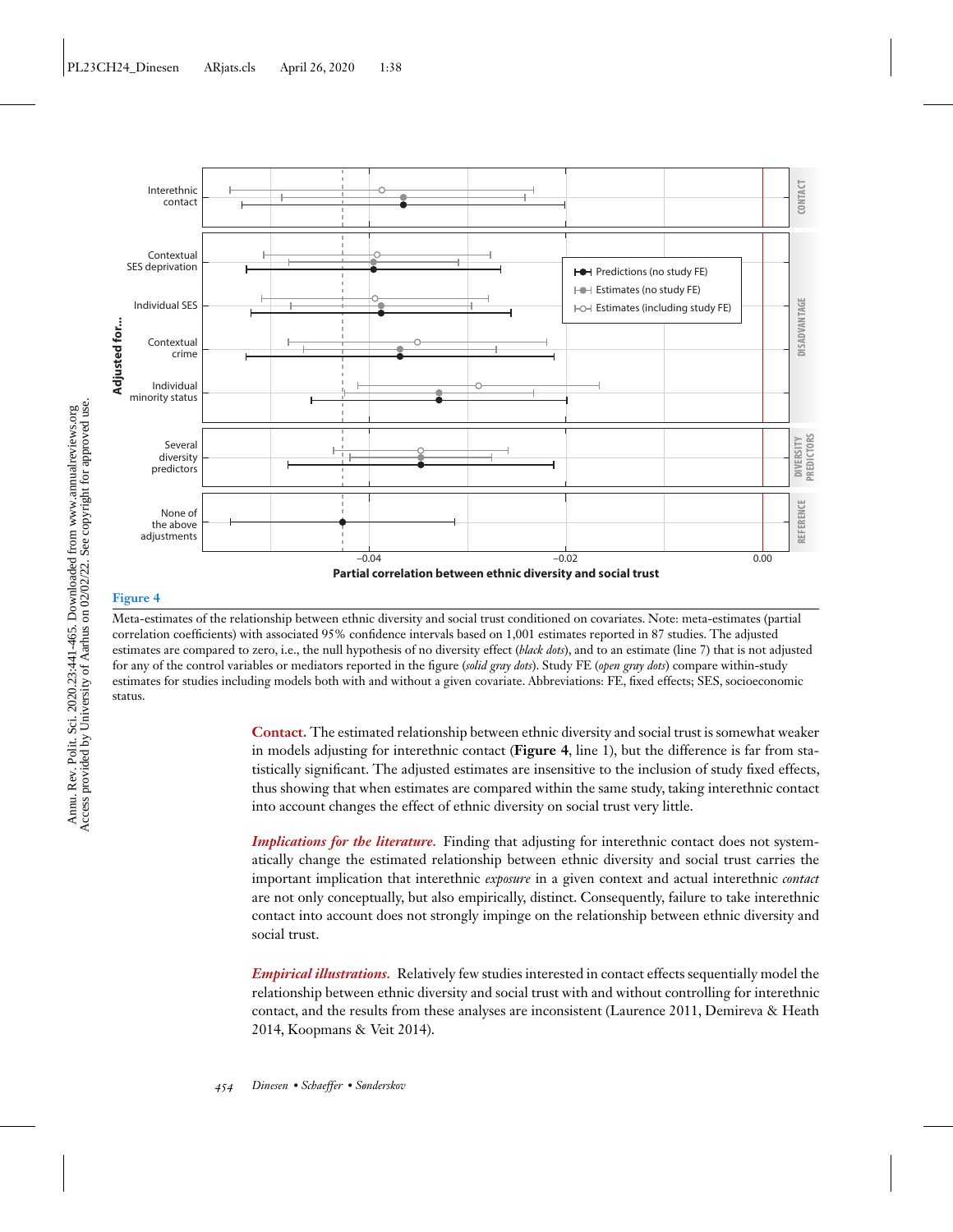*Additional tests of the role of contact.* Beyond considering interethnic contact as a mediator, two other approaches examine the role of contact. One approach, premised on the idea that the negative ethnic diversity effect on trust may be dampened when accompanied by interethnic contact, examines how interethnic contact moderates the effect of ethnic diversity on trust [\(Stolle et al. 2008\)](#page-23-0). Several studies find that more contact with out-group members (or, by proxy, neighbors) tends to dampen the negative relationship between ethnic diversity and social trust [\(Stolle et al. 2008, Rudolph & Popp 2010, Sturgis et al. 2011,](#page-23-0) [Gundelach & Freitag 2014\)](#page-22-0). While this is an interesting finding, the mirror image is, of course, that the negative relationship is even stronger for those without contact. Further, this line of work is challenged by contact being potentially endogenous to trust as well as by the use of imprecise and biased self-assessments of contact [\(Dinesen et al. 2019a\)](#page-21-0).

Another approach, moving away from the use of self-assessed contact measures, looks at contact-prone contexts to examine whether ethnic diversity may matter differently in settings e.g., schools, workplaces, or voluntary associations—where contact is more likely to occur and to be of a repeated nature than in the frequently studied residential context. Results are generally inconsistent. In the school setting, the results are scattered (although mostly negative relationships are reported), varying between countries, types of trust, and specific subgroups [\(Dinesen 2011,](#page-21-0) [Janmaat 2015\)](#page-22-0). In the associational realm, Dutch studies have found little or mixed relationship between ethnic diversity and social trust [\(van der Meer 2016,](#page-24-0) [Achbari et al. 2018\)](#page-21-0). Two studies scrutinize the relationship between ethnic diversity in the workplace setting and social trust, us[ing fine-grained registry data from Sweden \(Goldschmidt et al. 2017\) and Denmark \(Dinesen](#page-21-0) et al. 2019a), respectively. The former finds negative, but statistically insignificant, relationships between ethnic diversity and various forms of trust, whereas the latter consistently finds—even using panel data—statistically significant negative relationships between ethnic diversity and generalized social trust. Last, a field experiment examines how sharing a room with ethnic minority members during an eight-week recruit period in the Norwegian army affected trust in minority members in subsequent trust games, and finds contact effects [\(Finseraas et al. 2019\)](#page-21-0). This is a convincing demonstration that under certain conditions, contact-prone contexts can stimulate certain forms of trust. However, given the "strong" and idiosyncratic nature of the treatment, the generalizability of this finding is questionable. Taken as a whole, the evidence from contexts more contactprone than the residential setting is thus inconsistent, and more studies of such extra-residential contexts are warranted to understand how ethnic diversity in all domains of life—contact-prone or not—shape social trust.

**Control variables.** Lines 2–5 in **Figure 4** show the estimated relationship between ethnic diversity and social trust when conditioning on four sets of indicators of social disadvantage and related aspects commonly employed as control variables: contextual socioeconomic deprivation (e.g., mean income or level of unemployment), individual socioeconomic status (e.g., education or income), contextual crime, and individual minority status (e.g., being of immigrant origin or member of a racial minority).

The adjusted estimates after controlling for the four classes of covariates all remain negative and statistically significant. Thus, controlling for socioeconomic disadvantage and related features does not change the overall negative relationship between ethnic diversity and social trust. This is underlined by the finding that for three of the four classes of covariates (individual socioeconomic status, contextual socioeconomic deprivation, and contextual crime), the adjusted estimate is not significantly different from the unadjusted estimate. Controlling for individual minority status does significantly reduce the estimated relationship between ethnic diversity and social trust, but the reduction is relatively minor (by about one-third in the within-study estimates), and the adjusted estimate remains statistically significant by a wide margin. The observed negative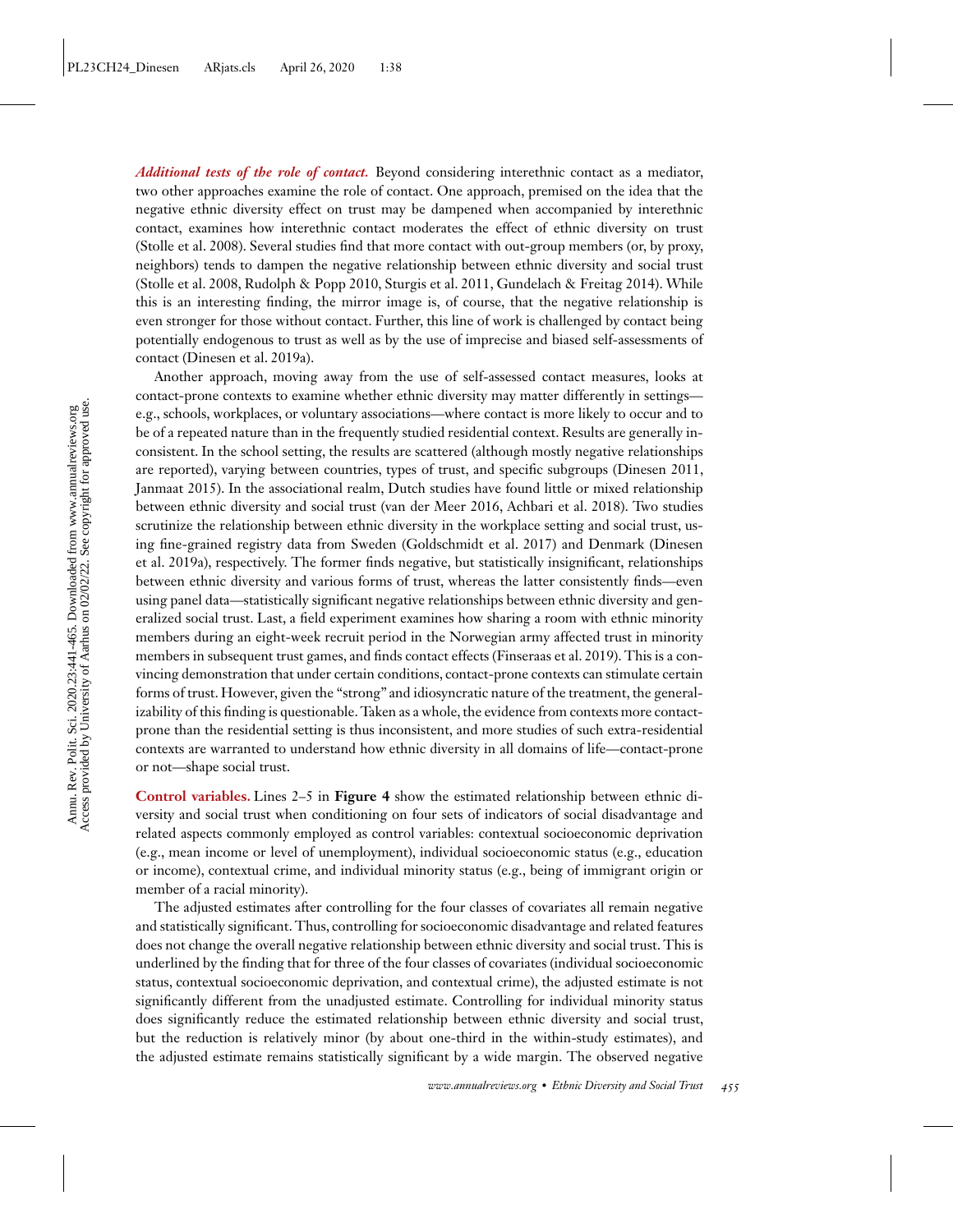relationship thus first and foremost reflects a contextual effect—rather than being a compositional artifact—of ethnic diversity on social trust.

*Implications for the literature.* Finding that conditioning on four classes of important covariates does not fundamentally change the relationship between ethnic diversity and social trust implies that even if they are considered strictly exogenous to ethnic diversity, they do not strongly confound the relationship. Importantly, this indicates that ethnic diversity is not merely a placeholder for individual or contextual disadvantage, but rather an independent predictor of social trust. That being said, future observational work should obviously continue to control for indicators of social disadvantage—and other potential confounders—to obtain a more credible estimate of the relationship. However, given the unclear causal status of many covariates vis-à-vis ethnic diversity (and social trust), researchers must exercise great care in their interpretation of the relationship—or, perhaps especially, the lack of a relationship—between ethnic diversity and social trust based on models conditioning on such covariates. As a consequence, we strongly advise reporting models both with and without various covariates to understand how covariate conditioning influences the estimated relationship.

*Empirical illustrations.* Almost all studies control for a range of indicators of disadvantage at both the individual level and the contextual level (e.g., 83% of the estimates are adjusted for minority status; see **Supplemental Material**, figure D.3), as well as standard demographic controls (e.g., gender and age at the individual level).Only a few studies report several models sequentially adding various control variables to the bivariate model. In one example, [Sturgis et al. \(2011\)](#page-23-0) report the association between ethnic diversity and measures of social trust, both bivariately and conditioned on a very rich set of individual and contextual covariates. Yet, in this case, adding control variables in a stepwise fashion would have been useful, given the unclear causal relationship between several of the controls (e.g., contextual crime or happiness) and both ethnic diversity and social trust, thus potentially inducing post-treatment bias and/or endogeneity bias.

**Alternative diversity predictors.** Line 6 in **Figure 4** plots the estimated relationship between ethnic diversity and social trust for studies simultaneously including different predictors of ethnic diversity, e.g., several measures of ethnic fragmentation and/or measures of concentration of given ethnic out-groups. The plot shows that the overall meta-estimate for models with several diversity predictors remains significant, although it is significantly (in the case of the betweenstudy estimate) reduced by about a fifth compared to the overall unadjusted estimate. Controlling for multiple diversity predictors thus influences the strength of the relationship between ethnic diversity and social trust, but it does not fundamentally change the relationship.

*Implications for the literature.* The moderate sensitivity of the estimated relationship between ethnic diversity and trust to controlling for other diversity predictors suggests that one must exercise caution in testing different (sub)mechanisms linking diversity and trust by simultaneously [including different diversity measures \(Schaeffer](#page-22-0)[2013,](#page-22-0)[Dinesen](#page-22-0)[&](#page-22-0)[Sønderskov](#page-22-0)[2015, Koopmans](#page-22-0) & Schaeffer 2015). The fruitfulness of this approach ultimately depends on the ability to empirically distinguish between the corresponding indicators in a given setting. Further, this insight also has subtle but important implications for the intersection between concept use and statistical modeling. As highlighted above, ethnic diversity may be conceptualized narrowly (i.e., ethnic fragmentation per se) or more broadly (ethnic composition in a wider sense). Using the narrow conception of diversity, one would be interested in distinguishing the specific effect of ethnic fragmentation from other aspects of the ethnic composition, including ethnic concentration, etc.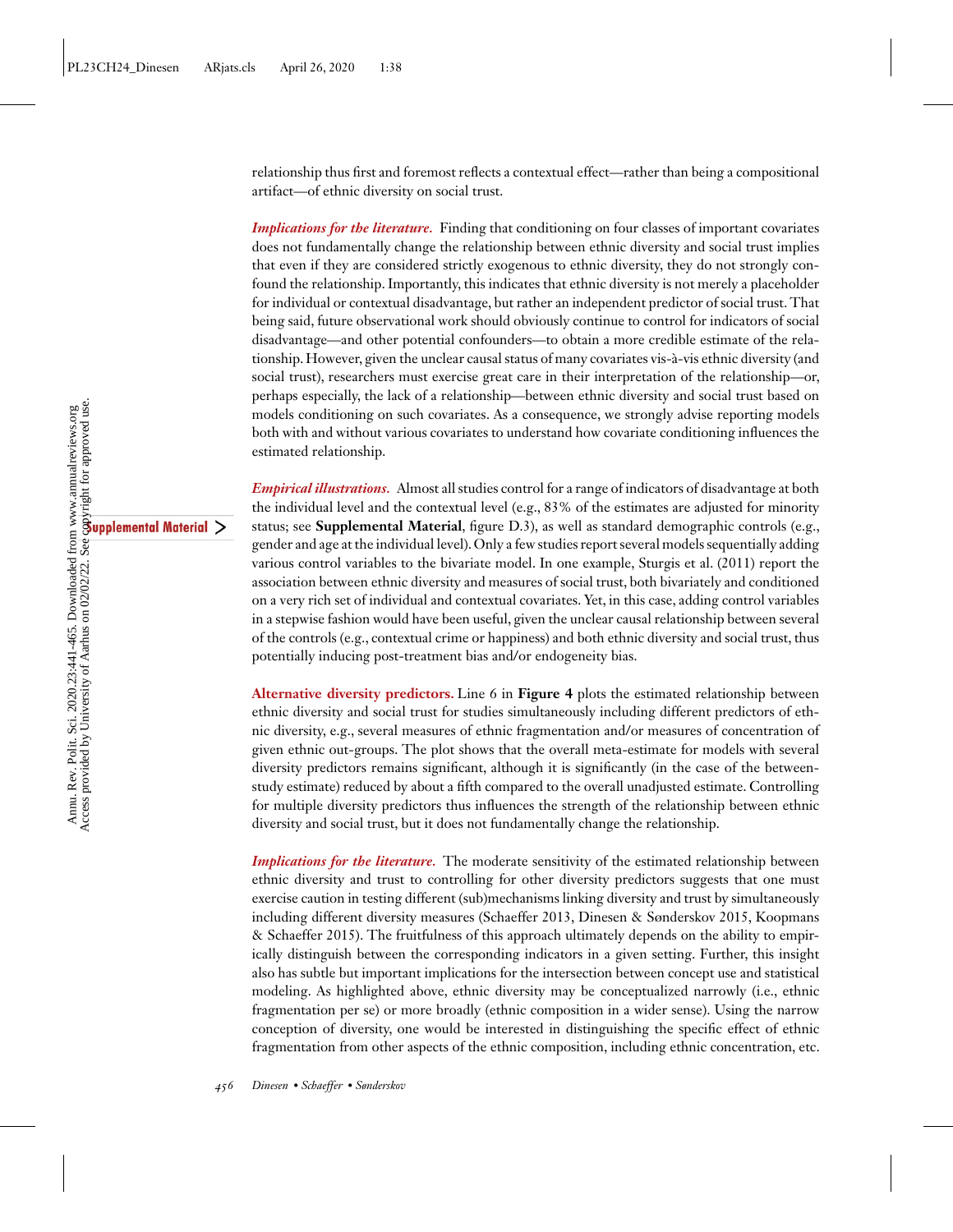Yet, this can be challenging in practice as the various aspects of ethnic composition are often highly correlated empirically, and therefore bound to explain less of the variance in social trust on their own. This could in turn lead to a faulty conclusion of absence of a relationship between ethnic diversity and trust (or at least an underestimation of it).

*Empirical illustrations.* Several studies have pointed out the high correlation between differ[ent indicators of ethnic diversity \(broadly conceived\) \(Dinesen & Sønderskov 2015, Koopmans &](#page-22-0) Schaeffer 2015), and [Schaeffer \(2013\)](#page-23-0) shows that only under rather specific conditions can they be disentangled statistically. Results from the United States illustrate the potential consequences of including several diversity measures simultaneously. [Alesina & La Ferrara \(2002\)](#page-21-0) find that when including measures of racial and ethnic fragmentation separately in bi- and multivariate models of generalized social trust, respectively, they both display the expected negative relationship. However, when included simultaneously, the coefficient on ethnic fragmentation switches signs [a likely indication of collinearity \[they are correlated at 0.56 according to Alesina & La Ferrara](#page-21-0) (2000)]. This shows that interpreting the effect of one specific diversity measure in isolation, when including several measures simultaneously, may lead to biased conclusions about the consequences of diversity for trust.

This is relevant for the study by [Abascal & Baldassarri \(2015\),](#page-21-0) which reanalyzes the data on which [Putnam's \(2007\)](#page-23-0) controversial results were based. In bivariate models, they replicate the negative relationship between ethnic fragmentation at the census tract level and various forms of trust. However, in multivariate models, controlling for, inter alia, concentration of whites and concentration of US citizens (presumably roughly the inverse of the share of immigrants) at the census tract level (Putnam himself includes only the latter), they find that this relationship is no longer significant. Given that both concentration measures are presumably highly correlated with ethnic fragmentation, this may explain its loss of significance. Further, in some (more parsimonious) analyses, the concentrations of whites and of US citizens are significantly positively correlated with various forms of social trust, and given that they both fall within the broader conception of ethnic diversity as argued above, it is open to interpretation to what extent these results debunk Putnam's findings broadly understood. A sequential building of statistical analyses, first introducing various measures of ethnic composition separately and then simultaneously, would be helpful to gauge the consequences of their internal correlation for their relationship with social trust.

# **SUMMARY OF EMPIRICAL EVIDENCE AND PROVIDING A "BEST" ESTIMATE**

In summary, the meta-analysis has generated several insights regarding various aspects of the debates in the literature presented above. First, as a baseline result, across all studies, we observe a statistically significant negative relationship between ethnic diversity and social trust of moderate size. On average, social trust is thus lower in more ethnically diverse contexts. That being said, the rather modest size of the relationship implies that apocalyptic claims regarding the severe threat of ethnic diversity for social trust in contemporary societies are exaggerated.

Second, the negative relationship applies for all types of trust, but there is substantial variation in strength between types. The negative relationship is strongest for trust in neighbors, intermediate for in-group trust and generalized social trust, and weakest for out-group trust (for the latter, the relationship is insignificant). Ethnic diversity thus matters more for trust in people in one's immediate residential setting, but the effect also extends beyond this setting to trust in other people in general.

Third, ethnic diversity experienced locally—in neighborhoods—matters more for social trust than does ethnic diversity in more aggregate settings. Other things being equal, this suggests that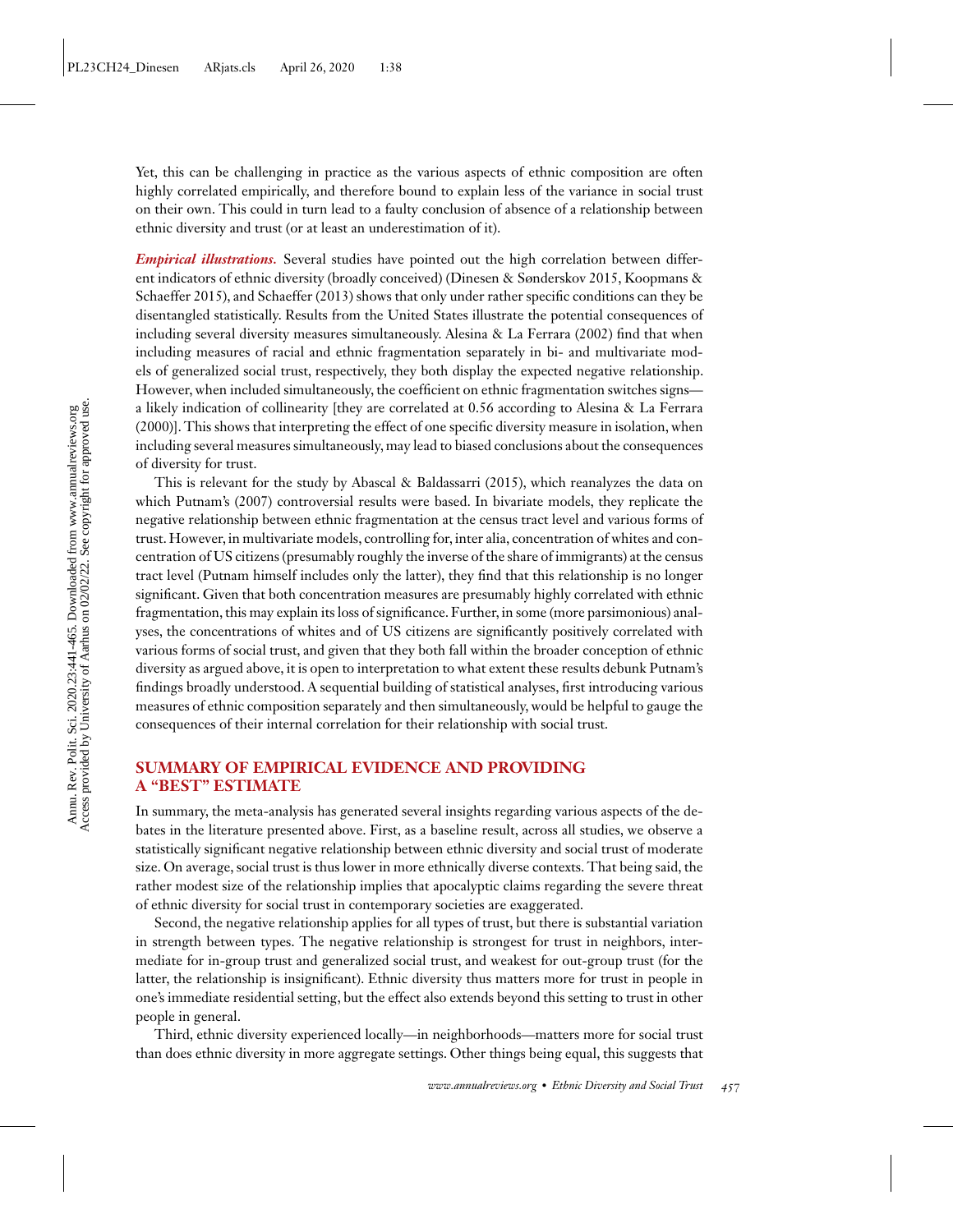proximity to ethnic out-groups is an important facilitating condition that accentuates the negative relationship between ethnic diversity and social trust.

Fourth, the relationship between ethnic diversity and social trust is only slightly attenuated, and remains negative and significant, when controlling for potential confounders or mediators, specifically individual minority background, socioeconomic deprivation (individual and contextual), contextual crime, and interethnic contact. To properly assess confounding and/or mediation, researchers should sequentially add control variables—tapping social disadvantage or other attributes—with ambiguous causal connections to ethnic diversity in models of social trust.

Fifth, the diversity–trust connection is reduced (but still significant) in studies that control for several predictors of ethnic diversity (conceptualized broadly). At present, including several typically highly correlated—diversity measures to parse out different theoretical mechanisms often leads to an underestimation of the effect of ethnic diversity on social trust.

As a logical conclusion of the meta-analysis, it is relevant to examine the overall estimate of the relationship between ethnic diversity and social trust when considering the insights from the review. Figure E.1 in the **Supplemental Material** shows a final overall estimate that focuses only on those 132 estimates reported in 26 studies that (*a*) study trust in neighbors or in the generalized other, (*b*) focus on small-scale neighborhood contexts, (*c*) control for individual socioeconomic and minority status as well as contextual socioeconomic deprivation, and (*d*) contain only one single ethnic diversity predictor in their model. Because the causal roles of interethnic contact and contextual crime remain ambiguous vis-à-vis ethnic diversity, both estimates from models including and excluding these controls are included in the overall meta-estimate. Interestingly, the result of this "best practice" analysis vis-à-vis trust in neighbors and in the generalized other closely mirrors our initially reported finding based on the full sample; we observe a highly significant overall meta partial correlation of −0.0283 (se = 0.0048). Focusing on estimates based on more appropriate research designs again confirms the overall conclusion drawn from the meta-analysis: Ethnic diversity displays a negative relationship with social trust.

#### **DIRECTIONS FOR FUTURE RESEARCH**

To conclude, we briefly discuss avenues for future research emanating from the insights generated by our meta-analytical review of the literature.

# **Theorization and Corresponding Empirical Tests of Why Ethnic Diversity Erodes Trust**

It is fair to say that the literature on the relationship between ethnic diversity and social trust has first and foremost been concerned with producing empirical evidence, and that the proliferation of empirical analyses has not been matched with equal theoretical rigor. The potential effect of ethnic diversity on trust has mainly been explained with generic theoretical mechanisms, which are hard to differentiate empirically. As such, there is certainly a need for more elaborate theorization of why ethnic diversity is connected to lower trust. As alluded to earlier, the literature on related consequences of ethnic diversity has theorized this link in more detail and could serve as a source of inspiration (e.g., [Habyarimana et al. 2007\)](#page-22-0). Similarly, inspiration could be found in the related literature on contextual effects on related constructs, which has seen new theoretical de[velopments regarding when and how ethnic context matters \(Hopkins 2010, Legewie & Schaeffer](#page-22-0) 2016, [Danckert et al. 2017, Enos 2017\)](#page-21-0).

The issue of theorization is compounded by the twin issue of corresponding empirical testing. As mentioned above, a common way to tease apart alternative mechanisms is to use different

Annu. Rev. Polit. Sci. 2020.23:441-465. Downloaded from www.annualreviews.org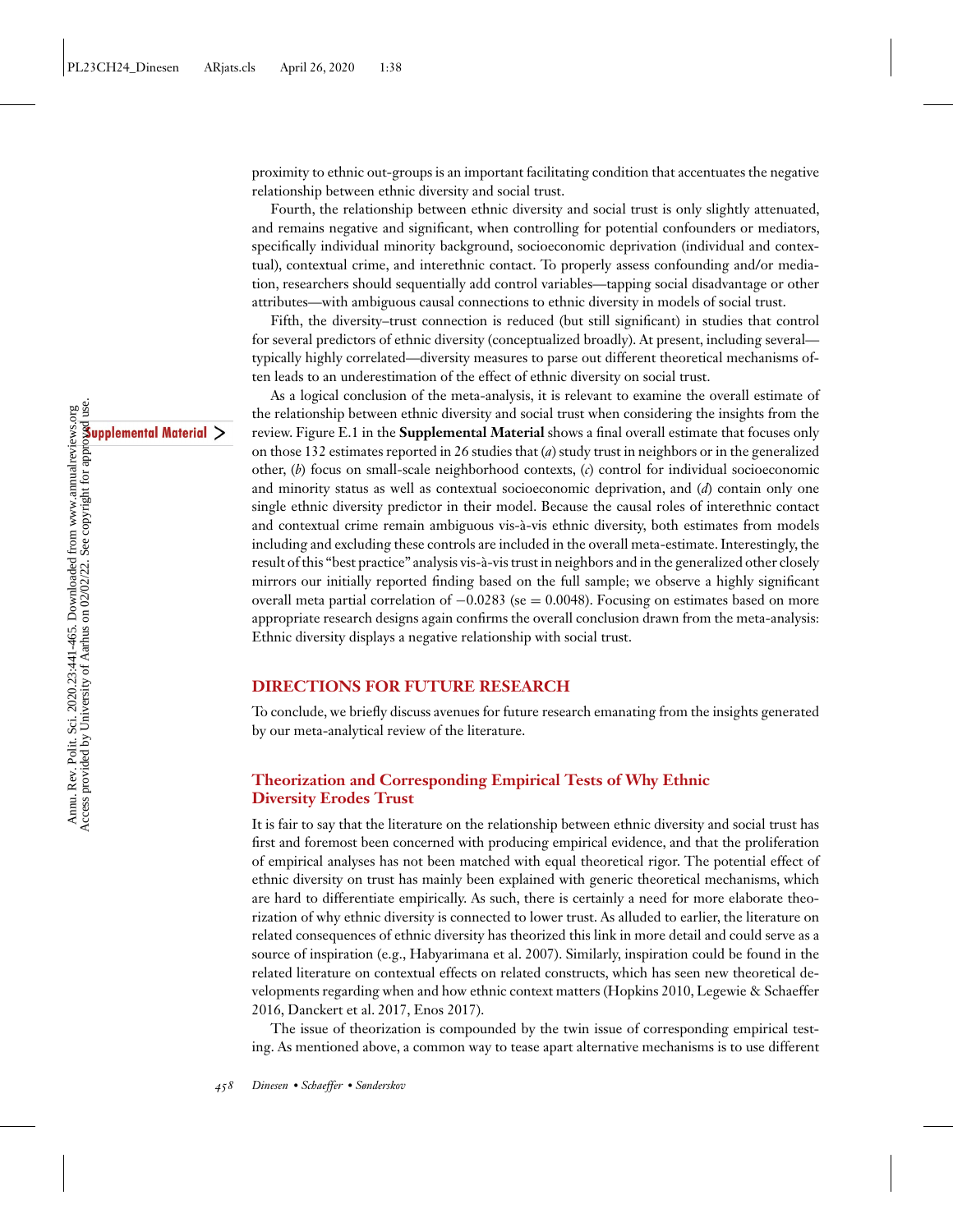measures of ethnic diversity. Yet, such diversity indicators are notoriously highly correlated, and therefore this strategy is difficult to employ in practice. One way to bypass this problem is using relational (group-based) diversity measures as proposed by [Koopmans & Schaeffer \(2015\).](#page-22-0) Yet, it would also be productive for scholars to think about alternative ways of testing proposed mechanisms. One approach—parallel to testing the contact argument by focusing on contact-prone contexts—is to test the relationship between ethnic diversity and trust in contexts or under circumstances in which one mechanism is more likely to operate than others.

# **What Mitigates the Negative Effect—Is There a Role for Policy?**

Parallel to an interest in understanding why ethnic diversity erodes trust, it is relevant to ask how if at all—this negative effect could be mitigated. From the perspective of policy makers, it is especially relevant to understand which public policies or institutional means at their disposal might curb the negative effect. At present, beyond the contact literature mentioned above, relatively limited attention has been paid to this question, but two strands of research are worth highlighting. One line of work, also originating in the contact argument, looks at the role of local ethnic segregation (as opposed to integration) as a barrier to interethnic contact, which is then found to accentuate the negative relationship between ethnic diversity and social trust (e.g., [Uslaner 2012,](#page-24-0) [Schaeffer 2014\)](#page-23-0). Another line of work looks at how various (local) integration policies moderate [the relationship between ethnic diversity and social trust and finds mixed results \(Kesler & Bloem](#page-22-0)raad 2010, [Gundelach & Manatschal 2017\)](#page-22-0). These studies provide valuable first steps for exploring the role of policy handles that may be used for alleviating the negative effect of local contextual ethnic diversity on social trust. Future studies could explore these and related ideas using stronger designs (the cited studies primarily rely on observational cross-sectional designs), e.g., utilizing local housing reforms or gradual implementation of integration policies within countries as sources of quasi-experimental variation in the moderating variable.

## **Exploring the Relationship in New Contexts**

Research on the relationship between ethnic diversity and trust has overwhelmingly focused on the residential context. While this is in some ways understandable—almost everyone has a residential context and spends a significant amount of time there—other spheres of life are clearly also potentially relevant. Further, as noted above, other contexts could structure interethnic interactions so that the relationship between ethnic diversity and social trust may play out differently. Residential contexts are arguably more likely to produce mere exposure than actual contact, which would imply that our conclusions regarding the relationship between ethnic diversity and social [trust are disproportionately negative due to the focus on studies of these contexts \(Dinesen et al.](#page-21-0) 2019a). Researchers are therefore well advised to continue exploring the relationship between ethnic diversity and social trust in other spheres of life than the residential context. Further, the interactions between ethnic diversity in different contexts—e.g., do interactions with interethnic others in one context mute or enhance those in another—is another interesting question for further research.

#### **Increased Focus on Causal Inference**

Following from the fact that the vast majority of existing studies are based on observational cross-sectional data, the detected negative relationship between ethnic diversity and social trust cannot be given a causal interpretation. As we have discussed, most studies control statistically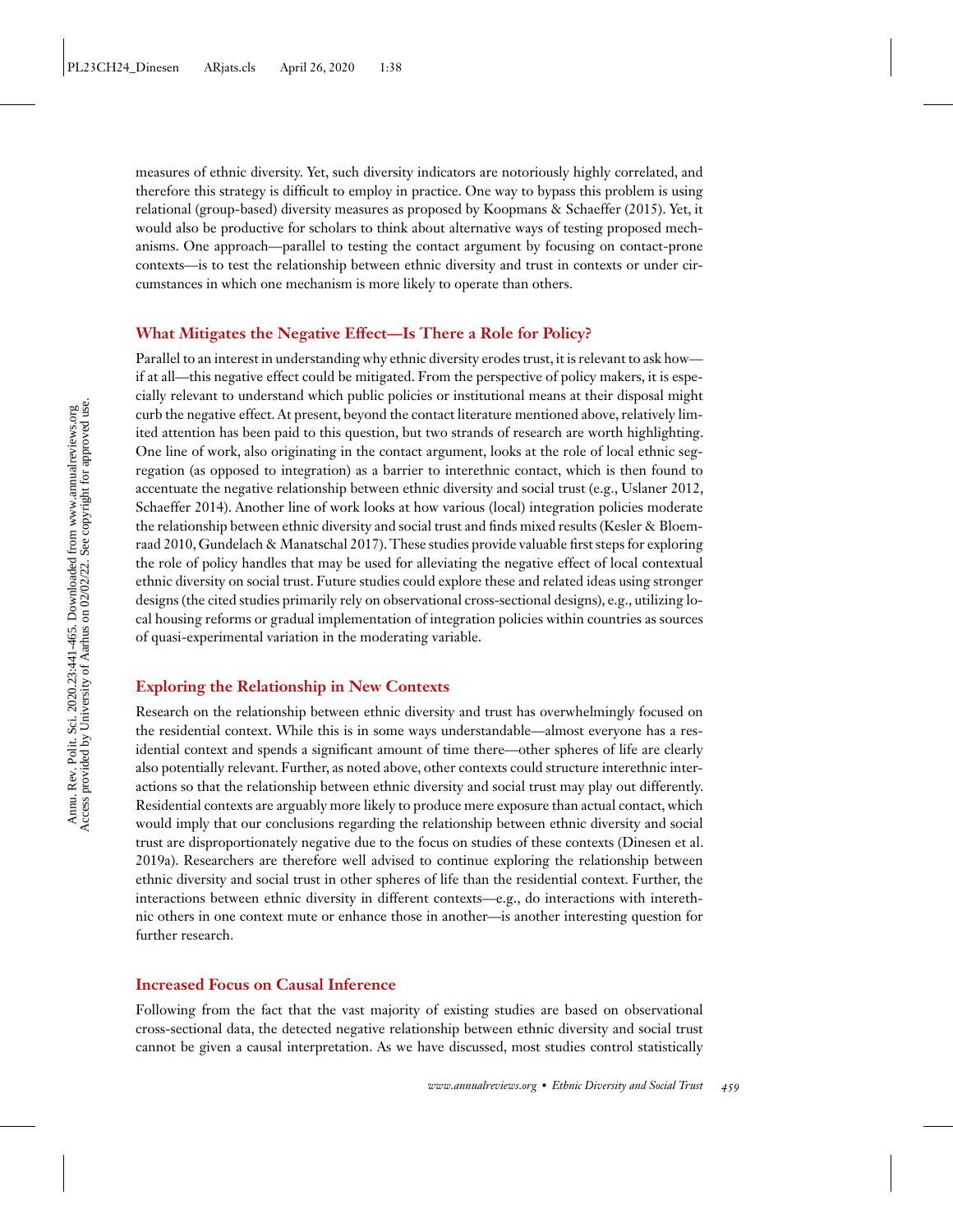for potential confounders to rule out some sources of confounding, but this approach comes with its own problems; which covariates to control for is often ambiguous.

At this point, it seems sensible for the literature on the relationship between ethnic diversity and trust to begin applying more sophisticated strategies to strengthen causal identification. Like the study of related contextual effects [\(Laurence & Bentley 2016,](#page-22-0) [Danckert et al. 2017\)](#page-21-0), the use of panel data, which enable linking changes in ethnic diversity to changes in social trust, and thereby bypassing all time-invariant confounding, would be a logical next step with the emergence of more panel data sets with local geographic identifiers. To our knowledge, only the above-mentioned study by [Dinesen et al. \(2019a\)](#page-21-0) has applied panel data, replicating the negative cross-sectional relationship between ethnic diversity and generalized social trust in workplaces in Denmark.

Similarly, and again parallel to other related fields [\(Enos 2017,](#page-21-0) [Hangartner et al. 2019\)](#page-22-0), field experiments (where exposure to ethnic diversity is randomly assigned by the researcher) and natural experiments (in which quasi-random geographic or temporal disjunctions in exposure to diversity are utilized) are obvious methodological advances pertinent to future research on the relationship between ethnic diversity and social trust. There are already promising movements in this direction, most notably the above-mentioned field experiment from Norway, which randomized exposure to ethnic minority members via room sharing during a recruitment period in the army [\(Finseraas et al. 2019\). Another, less demanding, approach, along the lines of Koopmans & Veit](#page-22-0) (2014), is to experimentally prime ethnic diversity among survey respondents to study its effect on trust.

#### **Connecting the Micro-Level Relationship and Macro-Level Temporal Patterns**

As stated in the introduction, the premise of the apocalyptic claim regarding the negative effect of ethnic diversity on social trust is that this leads to an erosion of social trust over time as countries diversify. Inferring from the robust negative relationship between contextual ethnic diversity and social trust detected in our meta-analysis, we would expect, other things being equal, a limited decline in trust over time as countries become increasingly ethnically diverse due to immigration. There is some evidence for this proposition vis-à-vis generalized social trust in a sample of European countries from 2002 to 2012 [\(Olivera 2015\)](#page-23-0).

However, over a longer time span and across a broader set of countries, the relationship between ethnic diversity and generalized social trust appears very heterogeneous with no immediately obvious trend [\(Ortiz-Ospina & Roser 2019\)](#page-23-0). Of course, the famous decline in social trust in the United States from the 1960s onward—a period of increasing ethnic diversity—fits the pattern, but it also lends itself to several other explanations [\(Putnam 2000\)](#page-23-0). Yet, other countries have experienced marked increases in trust over the last decades. Perhaps most strikingly, Denmark, a country that has diversified at a considerable pace since 1980, saw a dramatic increase in generalized social trust—from 47% trusting others in 1979 to 79% in 2009—in this period. Further, ethnic diversity in neighborhoods, municipalities, and workplaces (but not in schools) has been [found to be negatively related to generalized social trust in Denmark during this period \(Dinesen](#page-21-0) 2011; [Dinesen & Sønderskov 2012, 2015; Dinesen et al. 2019a\)](#page-21-0), thus highlighting the sometimes dramatically diverging micro-level and over-time macro-level relationships.

One straightforward explanation for the lack of materialization of the negative individual-level relationship between contextual ethnic diversity and social trust at the aggregate level is that the negative diversity effect is overridden by other factors more consequential for trust, e.g., [well-functioning government institutions \(Sønderskov & Dinesen 2014, Charron & Rothstein](#page-21-0) 2014). A more subtle possibility is that this is caused by increased ethnic segregation at the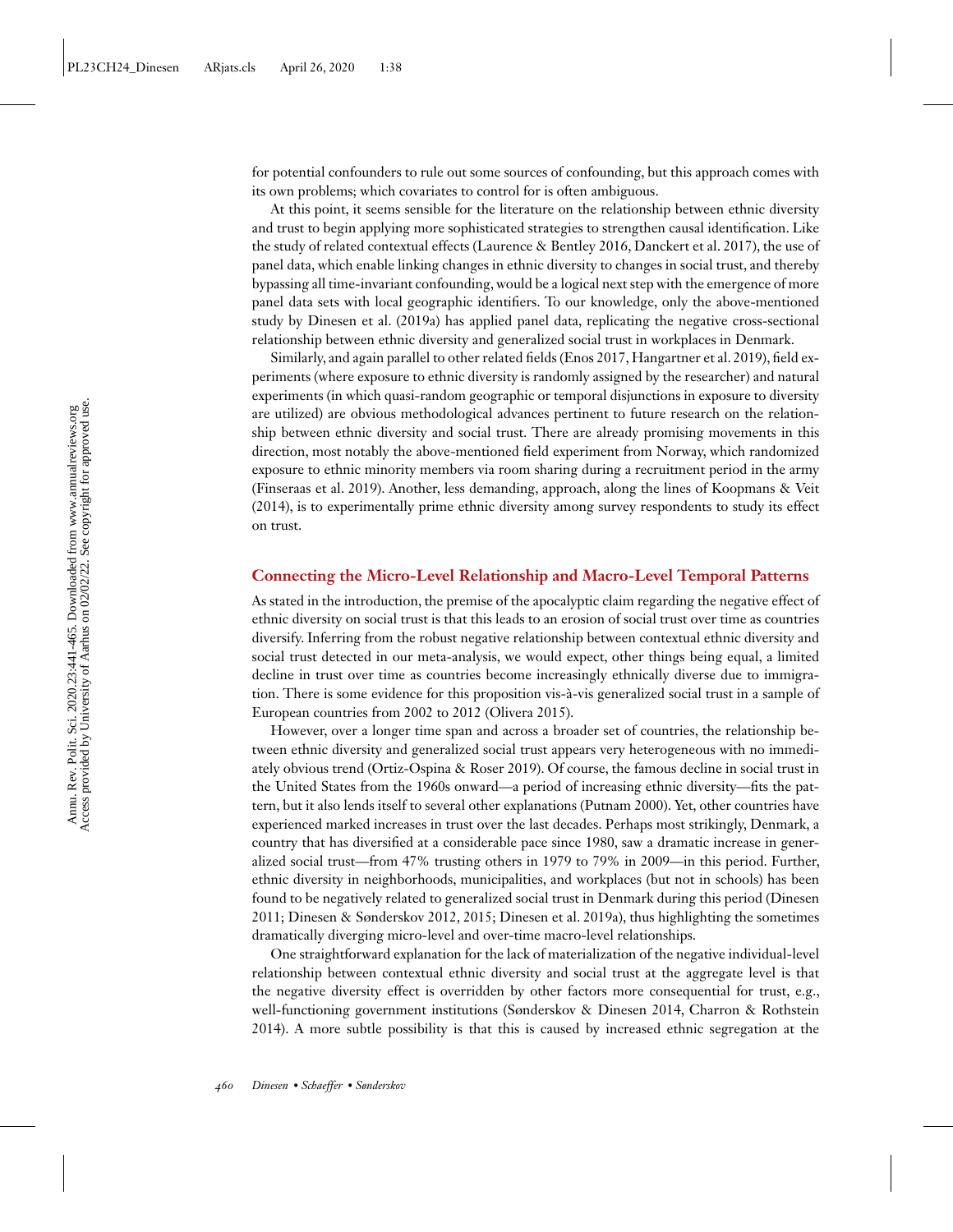local level, which in turn implies less exposure to ethnic out-groups and the associated negative consequences for social trust that we have demonstrated. Yet, this could also have exacerbated the negative effects as stipulated above. Future theoretical and empirical work seeking to integrate the micro- and macro-level patterns in the relationship between ethnic diversity and social trust would indeed be valuable.

#### **SUMMARY POINTS**

- 1. On average, social trust is lower in more ethnically diverse contexts. However, the rather modest size of the difference implies that apocalyptic claims regarding the severe threat of ethnic diversity for social trust in contemporary societies are exaggerated.
- 2. The negative relationship between ethnic diversity and social trust applies for all types of trust, but there is substantial variation in strength between types. The negative relationship is strongest for trust in neighbors, intermediate for in-group trust and generalized social trust, and weakest (and statistically insignificant) for out-group trust. Ethnic diversity matters more for trust in people in one's immediate residential setting, but the effect also extends beyond this setting to trust in other people in general.
- 3. Ethnic diversity experienced locally—in neighborhoods—matters more for social trust than does ethnic diversity in more aggregate settings. Proximity to interethnic others is an important facilitating condition that accentuates the negative relationship between ethnic diversity and social trust.
- 4. The relationship between ethnic diversity and social trust is only slightly attenuated, and remains negative and statistically significant, when controlling for potential confounders or mediators—specifically individual minority background, socioeconomic deprivation (individual and contextual), contextual crime, and interethnic contact.
- 5. The relationship between ethnic diversity and social trust is reduced (but still statistically significant) in studies that control for several predictors of ethnic diversity (conceptualized broadly). Including several (typically highly correlated) diversity measures to parse out different theoretical mechanisms often leads to an underestimation of the effect of ethnic diversity on social trust.

#### **DISCLOSURE STATEMENT**

The authors are not aware of any affiliations, memberships, funding, or financial holdings that might be perceived as affecting the objectivity of this review.

#### **ACKNOWLEDGMENTS**

The authors thank Susanne Böller, Katrine Landberg Degn, Marlene Lauridsen, Mark Wittek, Thorkil Klint, and Julie Krogh for excellent assistance with collecting and coding the data. Bo Rothstein provided thoughtful and valuable comments. We also benefited from inputs from participants at the following workshops and conferences: International Conference on Trust, Tokyo, Japan, 2017; Meeting of the American Political Science Association, Boston, USA, 2018; Uppsala Workshop on Social Trust, Uppsala, Sweden, 2018; Meeting of the Danish Political Science Association, Vejle, Denmark, 2018; European Studies Center Public Lecture, Pittsburgh, USA, 2018;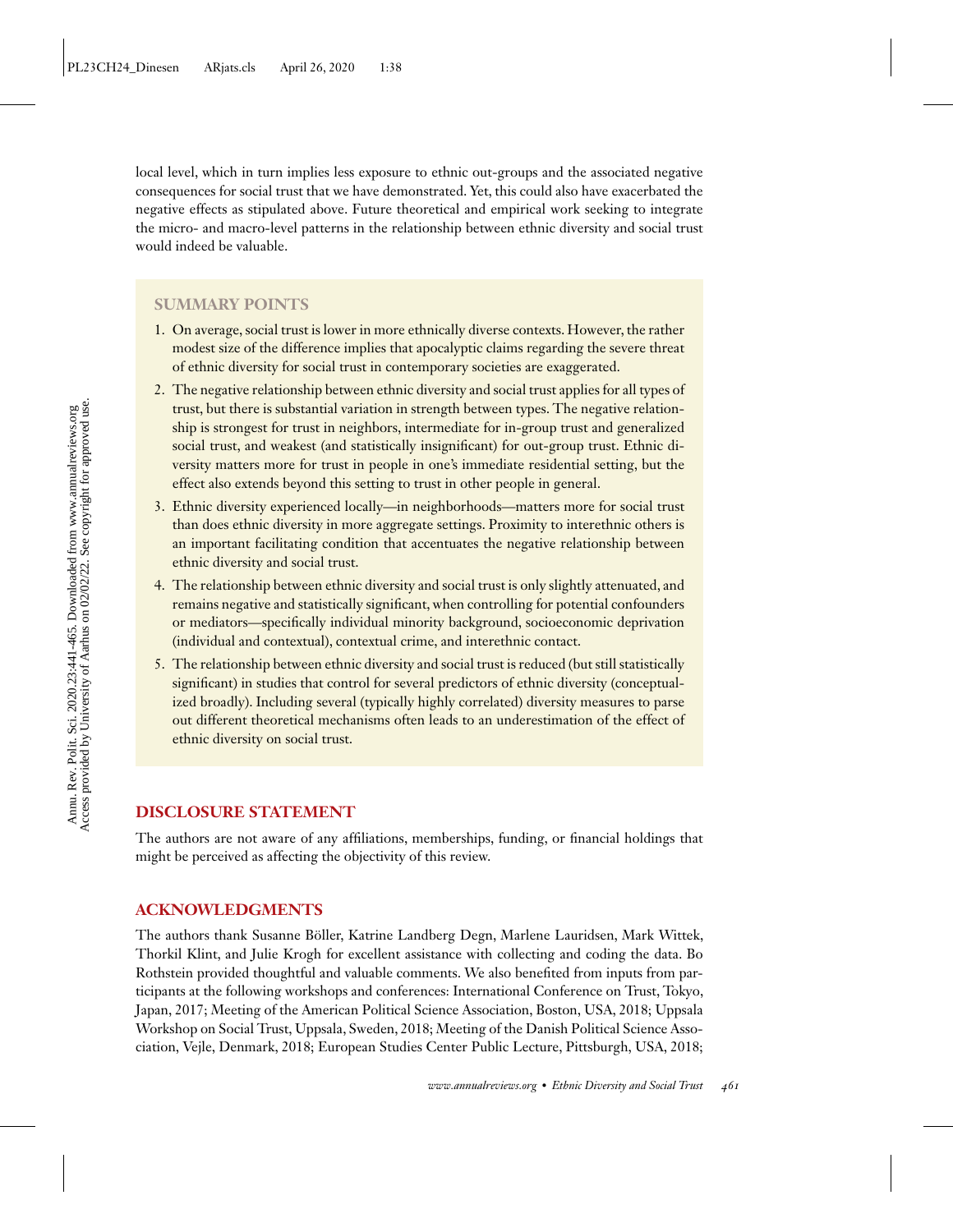<span id="page-21-0"></span>"INTERACT" workshop at Bocconi University, Milan, Italy, 2019; Meeting of the American Political Science Association, Washington DC, USA, 2019.

#### **LITERATURE CITED**

- Abascal M, Baldassarri D. 2015. Love thy neighbor? Ethnoracial diversity and trust reexamined. *Am. J. Sociol.* 121(3):722–82
- Achbari W, Gesthuizen M, Holm J. 2018. Ethnic diversity and generalized trust: testing the contact hypothesis in Dutch voluntary organizations. *Nonprofit Volunt. Sector Q.* 47(4):813–35
- Alesina A, Baqir R, Easterly W. 1999. Public goods and ethnic divisions. *Q. J. Econ.* 114(4):1243–84
- Alesina A, Glaeser E. 2004. *Fighting Poverty in the US and Europe: A World of Difference*. Oxford, UK: Oxford Univ. Press
- Alesina A, La Ferrara E. 2000. Participation in heterogeneous communities. *Q. J. Econ.* 115(3):847–904
- Alesina A, La Ferrara E. 2002. Who trusts others*? J. Public Econ*. 85(2):207–34
- Allport GW. 1954. *The Nature of Prejudice*. New York: Basic Books
- Blalock HM. 1967. *Toward a Theory of Minority-Group Relations*. New York: Wiley
- Blumer H. 1958. Race prejudice as a sense of group position. *Pacific Sociol. Rev.* 1:3–7
- Brewer MB. 1999. The psychology of prejudice: Ingroup love and outgroup hate? *J. Soc. Issues* 55(3):429–44
- Brewer MB, Miller N. 1984. Beyond the contact hypothesis: theoretical perspectives on desegregation. In *Groups in Contact: The Psychology of Desegregation*, ed. N Miller, MB Brewer, pp. 281–302. New York: Halstead

Brown R, Hewstone M. 2005. An integrative theory of intergroup contact. *Adv. Exp. Soc. Psychol.* 37:255–343 Card NA. 2015. *Applied Meta-Analysis for Social Science Research*. London: Guilford Publ.

- Charron N, Rothstein B. 2014. *Social trust, quality of government and ethnic diversity. An empirical analysis of 206 regions in Europe.* QOG Work. Pap. Ser. 2014:20, Quality of Government Institute, Univ. Gothenburg, Göteborg, Sweden
- Danckert B, Dinesen PT, Sønderskov KM. 2017. Reacting to neighborhood cues? Political sophistication moderates the effect of exposure to immigrants. *Public Opin. Q.* 81(1):37–56
- Demireva N, Heath A. 2014. Diversity and the civic spirit in British neighbourhoods: an investigation with MCDS and EMBES 2010 data. *Sociology* 48:643–62
- Dinesen PT. 2011. Me and Jasmina down by the schoolyard: an analysis of the impact of ethnic diversity in school on the trust of schoolchildren. *Soc. Sci. Res.* 40(2):572–85
- Dinesen PT, Hooghe M. 2010. When in Rome, do as the Romans do: the acculturation of generalized trust among immigrants in Western Europe. *Int. Migr. Rev.* 44(3):697–727
- Dinesen PT, Schaeffer M, Sønderskov KM. 2019b. *Ethnic Diversity and Social Trust—Meta-Analysis*. Project hosted at **<https://osf.io/aecs2/>**
- Dinesen PT, Sønderskov KM. 2012. Trust in a time of increasing diversity: on the relationship between ethnic heterogeneity and social trust in Denmark from 1979 until today. *Scand. Political Stud.* 35(4):273–94
- Dinesen PT, Sønderskov KM. 2015. Ethnic diversity and social trust: evidence from the micro-context. *Am. Sociol. Rev.* 80(3):550–73
- Dinesen PT, Sønderskov KM. 2018. Ethnic diversity and social trust: a critical review of the literature and suggestions for a research agenda. In *The Oxford Handbook on Social and Political Trust*, ed. EM Uslaner, pp. 175–204. New York: Oxford Univ. Press
- Dinesen PT, Sønderskov KM, Thuesen F. 2019a. *Working together? Ethnic diversity in the workplace and generalized social trust*. Work. Pap., Dep. Political Sci., Univ. Copenhagen, Copenhagen, Denmark

Enos RD. 2017. *The Space Between Us: Social Geography and Politics*. Cambridge, UK: Cambridge Univ. Press

- Finseraas H, Hanson T, Johnsen A, Kotsadam A, Torsvik G. 2019. Trust, ethnic diversity, and personal contact: a field experiment. *J. Public Econ.* 173:72–84
- Freitag M, Bauer PC. 2013. Testing for measurement equivalence in surveys: dimensions of social trust across cultural contexts. *Public Opin. Q.* 77(S1):24–44
- Gächter S, Herrmann B, Thöni C. 2004. Trust, voluntary cooperation, and socio-economic background: survey and experimental evidence. *J. Econ. Behav. Organ.* 55(4):505–31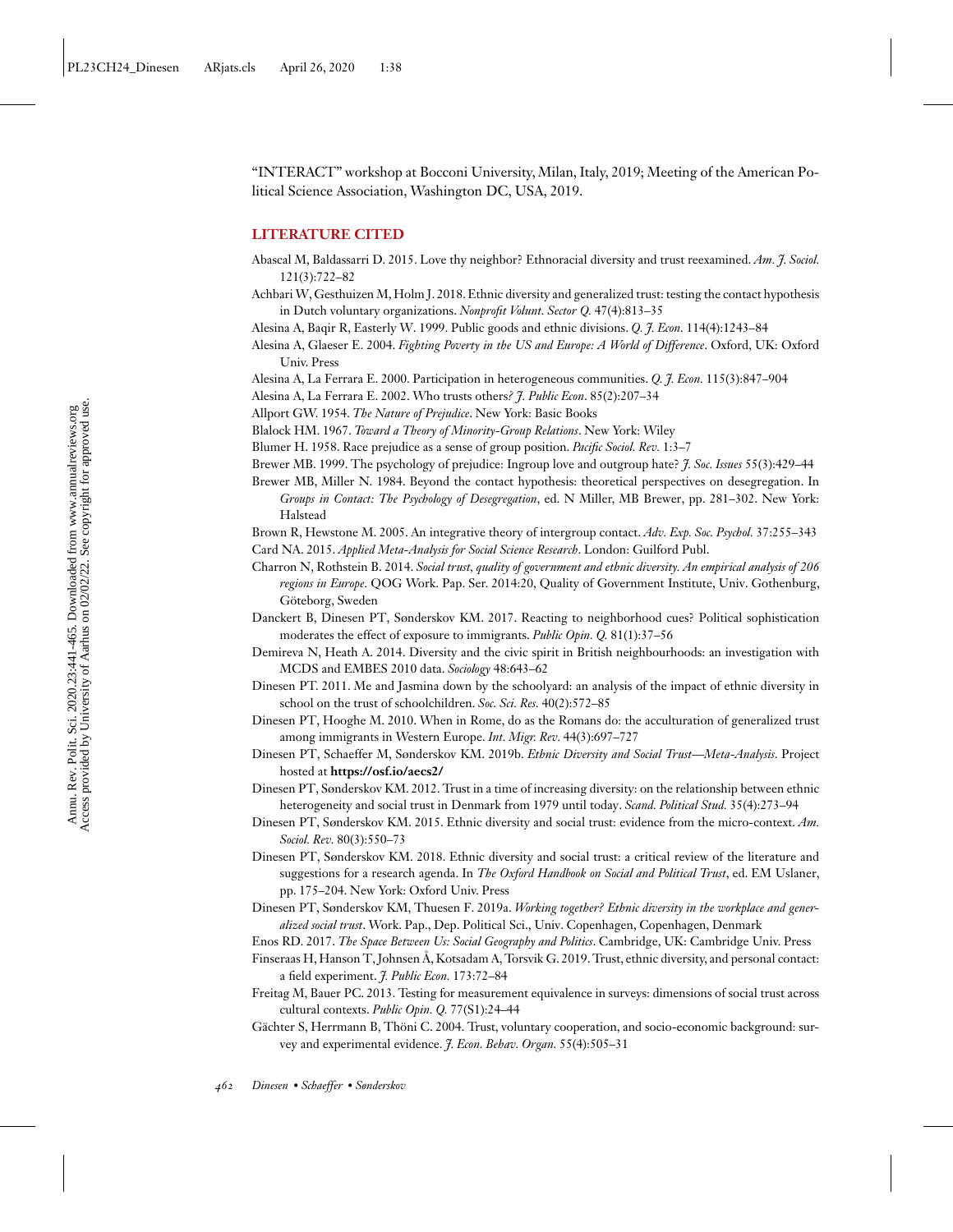- <span id="page-22-0"></span>Gijsberts M, van der Meer T, Dagevos J. 2012. "Hunkering down" in multi-ethnic neighbourhoods? The effects of ethnic diversity on dimensions of social cohesion. *Eur. Sociol. Rev.* 28(4):527–37
- Glanville JL, Paxton P. 2007. How do we learn to trust? A confirmatory tetrad analysis of the sources of generalized trust. *Soc. Psychol. Q.* 70(3):230–42
- Goldschmidt T, Hällsten M, Rydgren J. 2017. *Are they hunkering down? Revisiting the relationship between exposure to ethnic diversity, intergroup contact, and group trust*. Work. Pap., Dep. Sociol., Stockholm Univ. **[https://www.sociology.su.se/polopoly\\_fs/1.326657.1490856546!/menu/standard/file/wps30.pdf](https://www.sociology.su.se/polopoly_fs/1.326657.1490856546!/menu/standard/file/wps30.pdf)**
- Gundelach B, Freitag M. 2014. Neighbourhood diversity and social trust: an empirical analysis of interethnic contact and group-specific effect. *Urban Stud*. 51(6):1236–56
- Gundelach B, Manatschal A. 2017. Ethnic diversity, social trust and the moderating role of subnational integration policy. *Political Stud*. 65(2):413–31
- Habyarimana J, Humphreys M, Posner DN, Weinstein JM. 2007. Why does ethnic diversity undermine public goods provision? *Am. Political Sci. Rev.* 101(4):709–25
- Hangartner D, Dinas E, Marbach M, Matakos K, Xefteris D. 2019. Does exposure to the refugee crisis make natives more hostile? *Am. Political Sci. Rev.* 113(2):442–55
- Hewstone M. 2015. Consequences of diversity for social cohesion and prejudice: the missing dimension of intergroup contact. *J. Soc. Issues* 71(2):417–38
- Hopkins DJ. 2010. Politicized places: explaining where and when immigrants provoke local opposition. *Am. Political Sci. Rev.* 104(1):40–60
- Ivarsflaten E, Strømsnes K. 2013. Inequality, diversity and social trust in Norwegian communities. *J. Elections Public Opin. Parties* 23(3):322–42
- Janmaat JG. 2015. School ethnic diversity and White students' civic attitudes in England. *Soc. Sci. Res.* 49:97– 109
- Kesler C, Bloemraad I. 2010. Does immigration erode social capital? The conditional effects of immigrationgenerated diversity on trust, membership, and participation across 19 countries, 1981–2000. *Can. J. Political Sci.* 43(2):319–47
- Konstantopoulos S. 2011. Fixed effects and variance components estimation in three-level meta-analysis. *Res. Synth. Methods* 2(1):61–76
- Koopmans R, Lancee B, Schaeffer M. 2015. Ethnic diversity in diverse societies. An introduction. In *Social Cohesion and Immigration in Europe and North America: Mechanisms, Conditions, and Causality*, ed. R Koopmans, B Lancee, M Schaeffer, pp. 1–20. New York: Routledge
- Koopmans R, Schaeffer M. 2015. Relational diversity and neighbourhood cohesion. Unpacking variety, balance and in-group size. *Soc. Sci. Res.* 53:162–76
- Koopmans R, Veit S. 2014. Ethnic diversity, trust, and the mediating role of positive and negative interethnic contact: a priming experiment. *Soc. Sci. Res.* 47:91–107
- Lancee B, Dronkers J. 2011. Ethnic, religious and economic diversity in Dutch neighbourhoods: explaining quality of contact with neighbours, trust in the neighbourhood and inter-ethnic trust. *J. Ethn. Migr. Stud.* 37(4):597–618
- Laurence J. 2011. The effect of ethnic diversity and community disadvantage on social cohesion: a multi-level analysis of social capital and interethnic relations in UK communities. *Eur. Sociol. Rev.* 27(1):70–89
- Laurence J. 2013. Hunkering down or hunkering away? The effect of community ethnic diversity on residents' social networks. *J. Elections Public Opin. Parties* 23(3):255–78
- Laurence J. 2017. Wider-community segregation and the effect of neighbourhood ethnic diversity on social capital: an investigation into intra-neighbourhood trust in Great Britain and London. *Sociology* 51(5):1011–33
- Laurence J, Bentley L. 2016. Does ethnic diversity have a negative effect on attitudes towards the community? A longitudinal analysis of the causal claims within the ethnic diversity and social cohesion debate. *Eur. Sociol. Rev.* 32:54–67
- Lazarsfeld PF, Merton RK. 1954. Friendship as a social process: a substantive and methodological analysis. *Freedom Control Mod. Soc.* 18(1):18–66
- Legewie J, Schaeffer M. 2016. Contested boundaries: explaining where ethnoracial diversity provokes neighborhood conflict. *Am. J. Sociol.* 122(1):125–61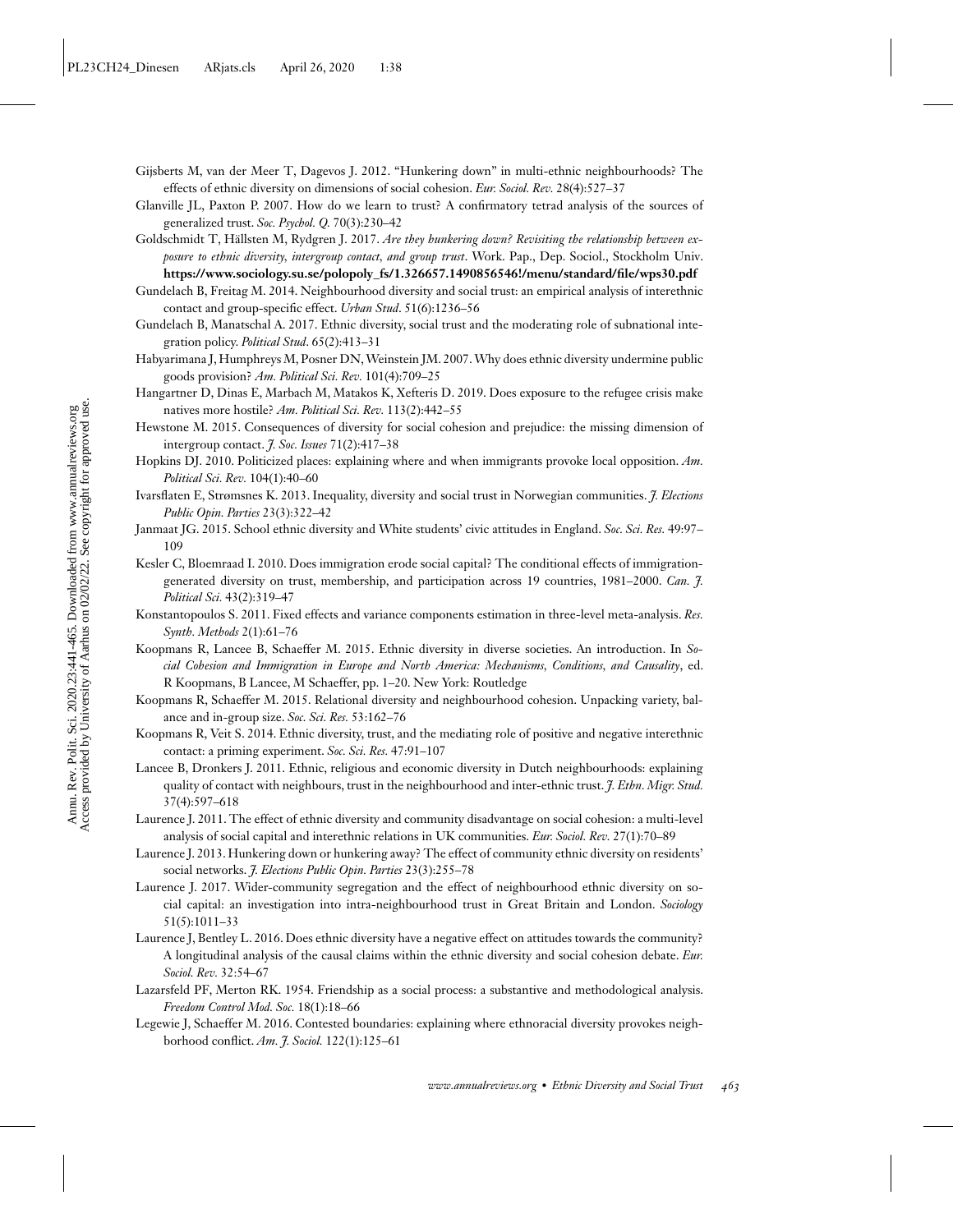<span id="page-23-0"></span>Leigh A. 2006. Trust, inequality and ethnic heterogeneity. *Econ. Rec.* 82(258):268–80

- Lundåsen SW, Wollebæk D. 2013. Diversity and community trust in Swedish local communities. *J. Elections Public Opin. Parties* 23(3):299–321
- Marschall MJ, Stolle D. 2004. Race and the city: neighborhood context and the development of generalized trust. *Political Behav*. 26(2):125–53
- Morales L. 2013. Assessing the effects of immigration and diversity in Europe: introduction to the special issue. *J. Elections Public Opin. Parties* 23(3):241–54
- Morales L, Echazarra A. 2013. Will we all hunker down? The impact of immigration and diversity on local communities in Spain. *J. Elections Public Opin. Parties* 23(3):343–66
- Öberg P, Oskarsson S, Svensson T. 2011. Similarity versus homogeneity: contextual effects in explaining trust. *Eur. Political Sci. Rev.* 3(3):345–69
- Olivera J. 2015. Changes in inequality and generalized trust in Europe. *Soc. Indic. Res.* 124:21–41
- Olsson A, Ebert JP, Banaji MR, Phelps EA. 2005. The role of social groups in the persistence of learned fear. *Science* 309(5735):785–87
- Ortiz-Ospina E, Roser M. 2019. *Trust*. Our World in Data. **<https://ourworldindata.org/trust>**. Accessed Aug. 21, 2019
- Page SE. 2008. *The Difference: How the Power of Diversity Creates Better Groups, Firms, Schools, and Societies*. Princeton, NJ: Princeton Univ. Press. 2nd ed.
- Pettigrew TF. 1998. Intergroup contact theory. *Annu. Rev. Psychol.* 49:65–85
- Portes A, Vickstrom E. 2011. Diversity, social capital, and cohesion. *Annu. Rev. Sociol.* 37:461–79
- Putnam RD. 2000.*Bowling Alone: The Collapse and Revival of American Community*.New York: Simon & Schuster Paperbacks
- Putnam RD. 2007. E pluribus unum: diversity and community in the twenty-first century. The 2006 Johan Skytte Prize Lecture. *Scand. Political Stud.* 30:137–74
- Ross CE, Mirowsky J, Pribesh S. 2001. Powerlessness and the amplification of threat: neighborhood disadvantage, disorder, and mistrust. *Am. Sociol. Rev.* 66:568–91
- Rudolph T, Popp E. 2010. Race, environment, and interracial trust. *J. Politics* 72(1):74–89
- Sampson RJ, Raudenbush SW, Earls F. 1997.Neighborhoods and violent crime: a multilevel study of collective efficacy. *Science* 277(5328):918–24
- Schaeffer M. 2013. Can competing diversity indices inform us about why ethnic diversity erodes social cohesion? A test of five diversity indices in Germany. *Soc. Sci. Res.* 42(3):755–74
- Schaeffer M. 2014. *Ethnic Diversity and Social Cohesion: Immigration, Ethnic Fractionalization and Potentials for Civic Action*. Aldershot, UK: Ashgate
- Schmid K, Ramiah AA, Hewstone M. 2014. Neighborhood ethnic diversity and trust: the role of intergroup contact and perceived threat. *Psychol. Sci.* 25(3):665–74
- Shaw CR, McKay HD. 1942. *Juvenile Delinquency and Urban Areas*. Chicago: Univ. Chicago Press
- Sibley CG, Duckitt J, Bergh R, Osborne D, Perry R, et al. 2013. A dual process model of attitudes towards immigration: person × residential area effects in a national sample. *Political Psychol*. 34(4):553–72
- Smith SS. 2010. Race and trust. *Annu. Rev. Sociol.* 36:453–75
- Stolle D, Soroka S, Johnston R. 2008.When does diversity erode trust? Neighborhood diversity, interpersonal trust and the mediating effect of social interactions. *Political Stud*. 56(1):57–75
- Sturgis P, Brunton-Smith I, Read S, Allum N. 2011. Does ethnic diversity erode trust? Putnam's 'hunkering down' thesis reconsidered. *Br. J. Political Sci.* 41(1):57–82
- Sønderskov KM. 2011. Explaining large-*N* cooperation: generalized social trust and the social exchange heuristic. *Ration. Soc.* 23(1):51–74
- Sønderskov KM, Dinesen PT. 2014. Danish exceptionalism: explaining the unique increase in social trust over the past 30 years. *Eur. Sociol. Rev.* 30(6):782–95
- Tolsma J, van der Meer T. 2017. Losing wallets, retaining trust? The relationship between ethnic heterogeneity and trusting coethnic and non-coethnic neighbours and non-neighbours to return a lost wallet. *Soc. Indicators Res.* 131(2):631–58
- Tolsma J, van der Meer T, Gesthuizen M. 2009. The impact of neighbourhood and municipality characteristics on social cohesion in the Netherlands. *Acta Politica* 44(3):286–313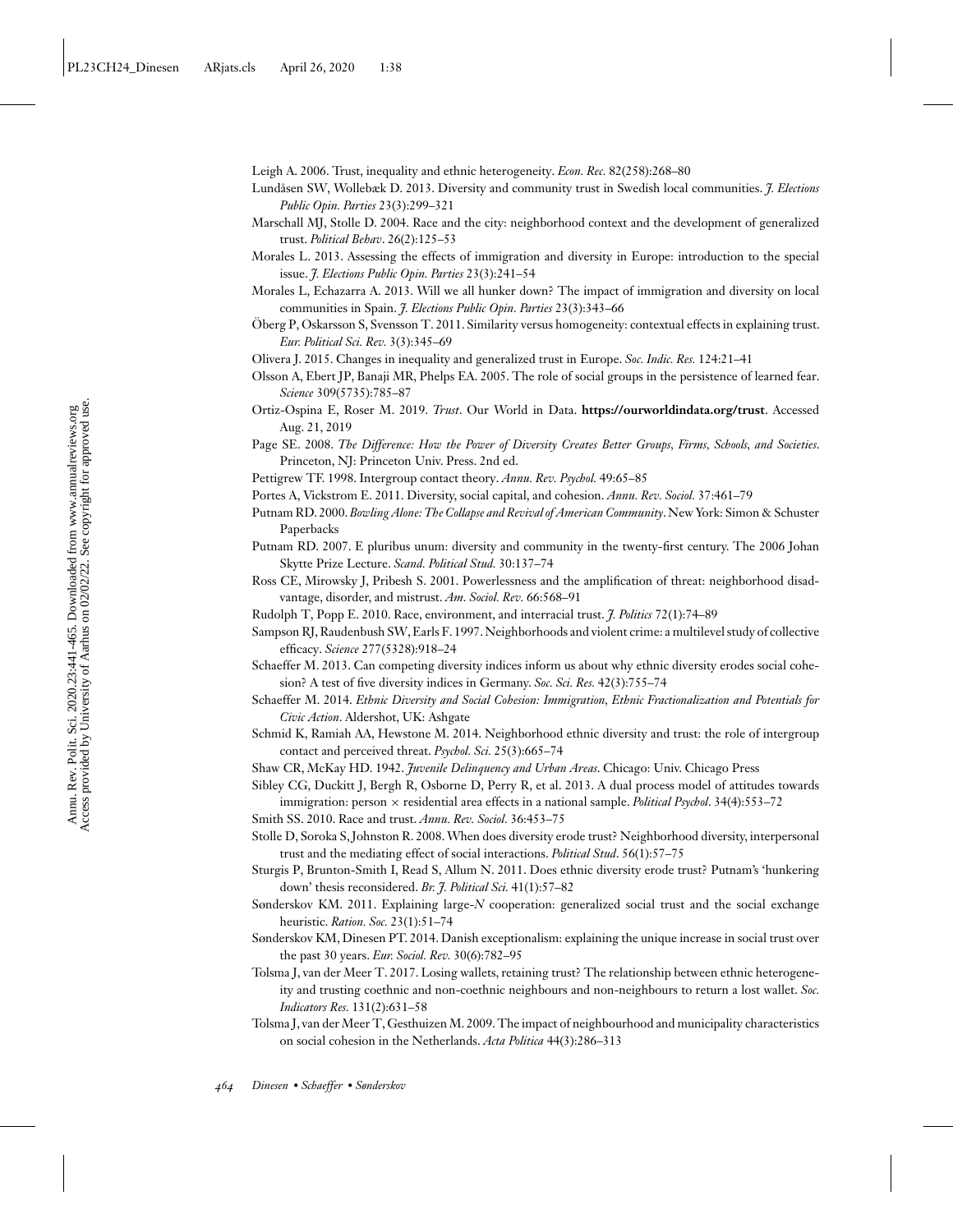- <span id="page-24-0"></span>Uslaner EM. 2012. *Segregation and Mistrust: Diversity, Isolation, and Social Cohesion*. Cambridge, UK: Cambridge Univ. Press
- van der Meer T. 2016. Neither bridging nor bonding: a test of socialization effects by ethnically diverse voluntary associations on participants' inter-ethnic tolerance, inter-ethnic trust and intra-ethnic belonging. *Soc. Sci. Res.* 55:63–74

van der Meer T, Tolsma J. 2014. Ethnic diversity and its effects on social cohesion.*Annu. Rev. Sociol.* 40:459–78

Viechtbauer W. 2010. Conducting meta-analyses in R with the metafor package. *J. Stat. Softw.* 36(1):1–48

Weber M. 1987 (1922). *Economy and Society: An Outline of Interpretive Sociology*. Berkeley: Univ. Calif. Press

Wollebæk D, Lundåsen W, Trägårdh L. 2012. Three forms of interpersonal trust: evidence from Swedish municipalities. *Scand. Political Stud.* 35(4):319–46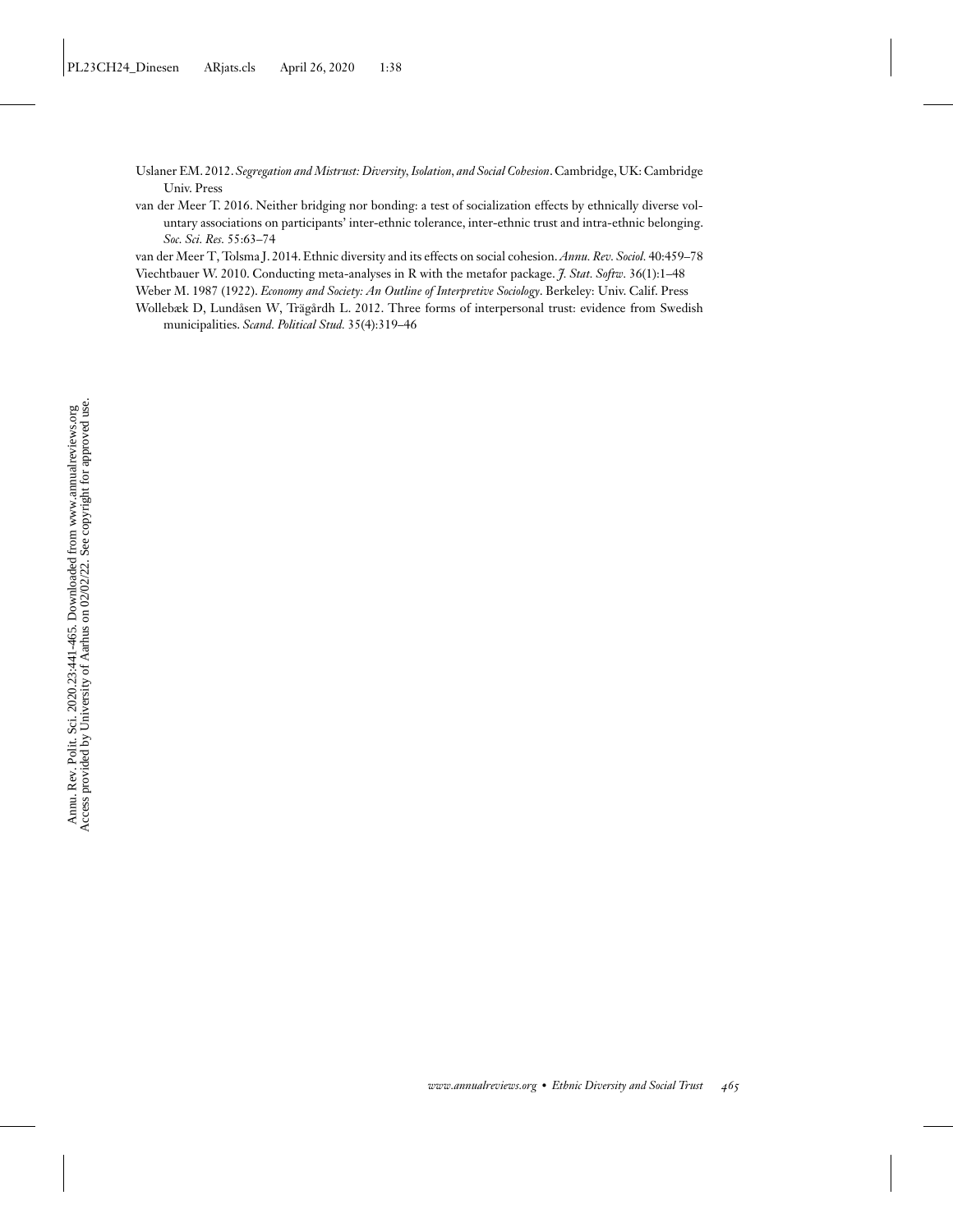

## **Annual Review of Political Science**

# Contents Volume 23, 2020

| Understanding Multilateral Institutions in Easy and Hard Times                                                              |  |
|-----------------------------------------------------------------------------------------------------------------------------|--|
| Beyond War and Contracts: The Medieval and Religious Roots<br>of the European State                                         |  |
| Madison's Constitution Under Stress: A Developmental Analysis<br>of Political Polarization                                  |  |
| Democratic Stability: A Long View                                                                                           |  |
| Political Misinformation                                                                                                    |  |
| The Political Theory of Parties and Partisanship: Catching Up                                                               |  |
| Climate Change and Work: Politics and Power                                                                                 |  |
| Studying Leaders and Elites: The Personal Biography Approach<br>Daniel Krcmaric, Stephen C. Nelson, and Andrew Roberts  133 |  |
| Understanding the Role of Racism in Contemporary<br><b>US Public Opinion</b>                                                |  |
| Partisan Gerrymandering and Political Science                                                                               |  |
| Economic Geography, Politics, and Policy                                                                                    |  |
| Transnational Actors and Transnational Governance in Global<br><b>Environmental Politics</b>                                |  |
| The Fluidity of Racial Classifications                                                                                      |  |
|                                                                                                                             |  |